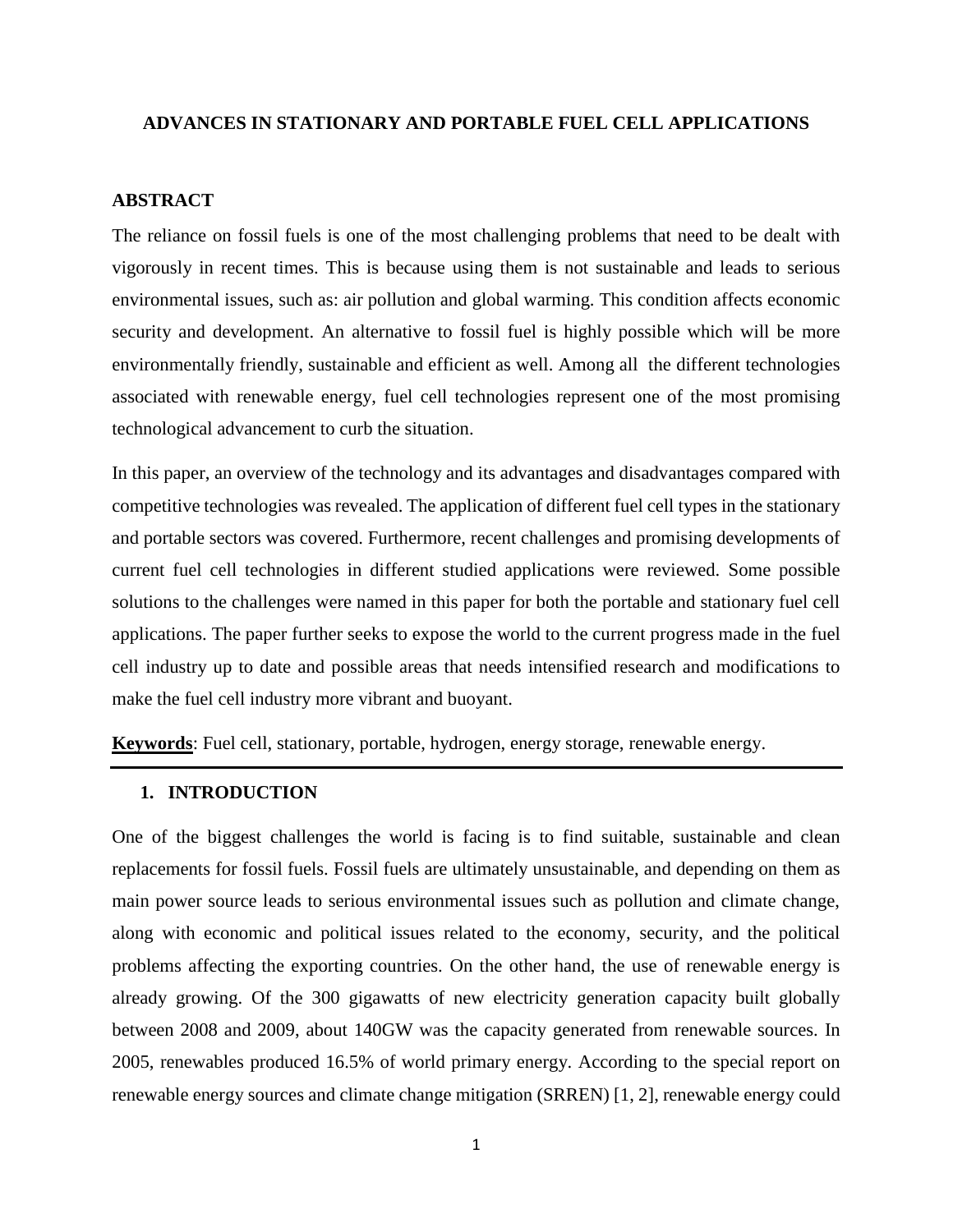account for almost 80% of the world's energy supply within four decades. Fuel cells technology is one of the most promising technologies that can be developed in relation with the increasing renewable energy supply.

Fuel cell according to [3] is gradually becoming a practical technology option that competes with conventional internal combustion engine generators and batteries. In 2012, shipment of fuel cell systems increased appreciably almost double that of the previous year to reach a total of 45,700 units. This figure in 2013 was also anticipated to increase by a margin of 46% approaching about 67,000 units. Stationary fuel cells experienced the largest growth compared to the three main sectors. The standout performer for fuel cell technology is currently the stationary sector. Its application is normally found in different sizes; from small – scaled grid connected micro combined power heat and power units for residential use, to off – grid backup power systems providing uninterrupted power supplies to critical infrastructure, and prime power for buildings and even to megawatt – scale installations designed as grid – connected power stations.

Based on events in 2014, it is again anticipated that 2015 will be one of the years of massive progress and development in the fuel cell industry. This will surely be highly experienced in the three [4, 5] main regions for hydrogen fuel cells (HFC) markets, that is, Europe, Asia and North America. In 2014, California remained number one in the United States in the commercialization of HFC. This transformation was also seen in Japan with 41 hydrogen fueling stations (HFS) being implemented due to the enforcement of positive measure and massive support for HFC. Korea within the same year built the Gyeonggi Green Energy, 59MW as well. This is currently the world's largest fuel cell park for the stationary market. By July 2014, Korea announced the commencement of the Pyeongtaek, 360MW which is anticipated to be completed by 2018.

The fuel cells annual report 2014 also stipulated how the portable sector was going through some difficulties to support the financial and commercial viability of the HFC market but the release of the  $Upp^{Tm}$ , a USB compatible charging device by the Intelligent Energy (IE) changed the general perception and future of the portable sector. The transport industry also saw massive progress as more fuel cell electric vehicles (FCEV) were manufactured. Hyundai for instance introduced the I×35 FCEV, while Toyota during that period also generated the Mirai 2015.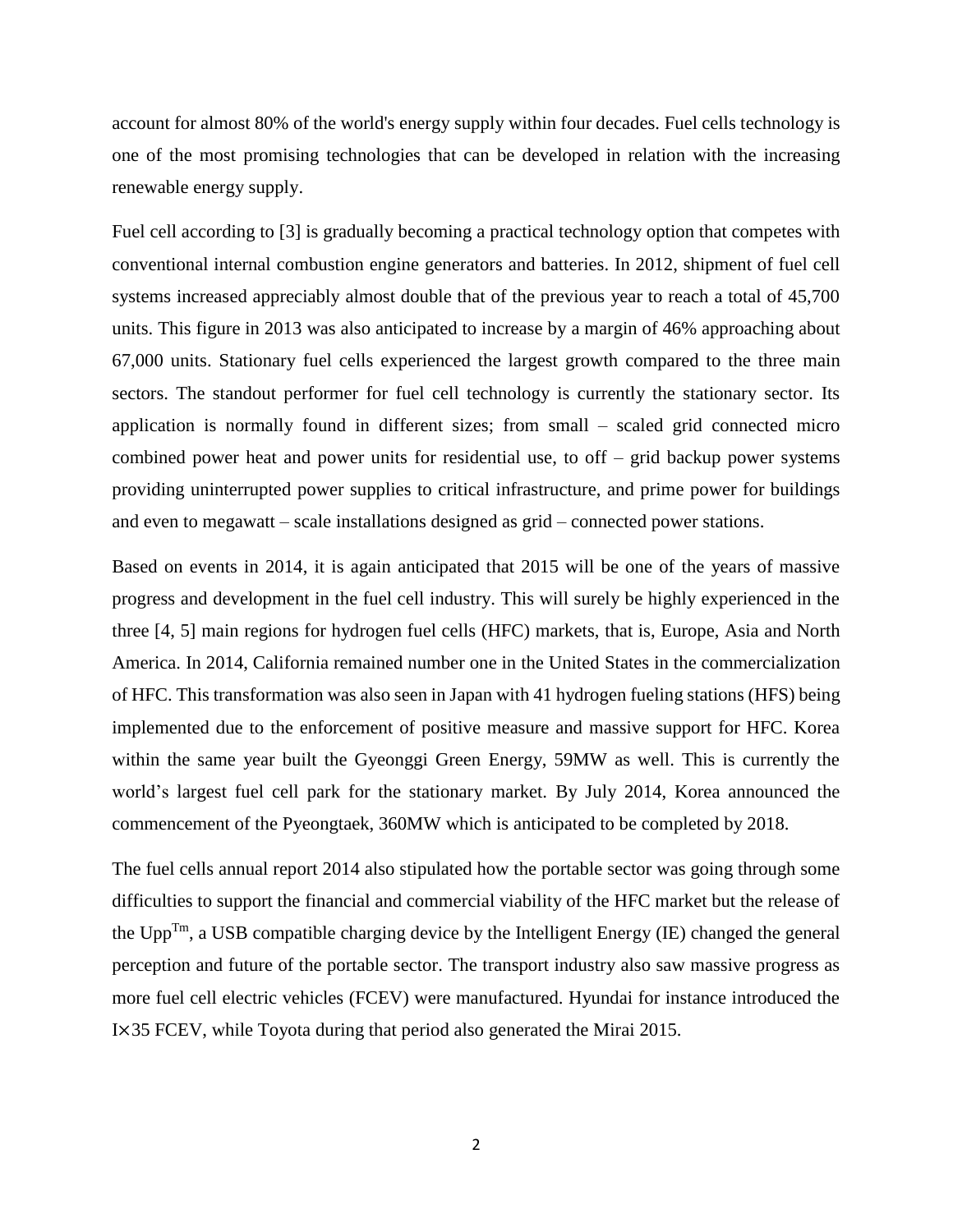#### **2. FUEL CELL OVERVIEW**

A fuel cell is an electro-chemical power source which converts chemical energy in the form of fuel directly into electrical energy [6]. Fuel cells technology allows the direct conversion of chemical energy to electrical energy, instead of the multi-step processes involved in combustion-based heat engines [7, 8]. However, unlike other electro-chemical power sources such as batteries which store their reactants within a cell, the reactants are fed continuously to the fuel cell from external stores. Also, the electrodes in a fuel cell are not consumed as in a battery, irreversibly in a primary cell and reversibly in a secondary cell, and do not take part in the reaction. Fuel cells are identified as one of the most promising technologies that are significantly related to the renewable energy development [6, 9].

Although the concept of a fuel cell was developed in England in the 1800s by Sir William Grove, the first workable fuels cells were not produced until much later, in the 1950s. During this time, interest in fuel cells increased, as NASA began searching for ways to generate power for space flights [10]. Fuel cells technology is nowadays considered as one of the most promising technologies that are needed to develop in according with the increasing renewable energy supply. Employing fuel cells eliminates pollution caused by burning fossil fuels, as the only by-product is water, and they don't need conventional fuels such as oil or gas and can therefore eliminate economic dependence on politically unstable countries. Alternatively, hydrogen and other fuel cell fuels can be produced anywhere and on different scalable volume, which leads to more stabilized and decentralized power grid on the long term. Fuel cell systems perform with the highest efficiency compared to conventional distributed energy systems, and they are able to produce nearzero greenhouse emissions if working with renewable clean resources [11- 14].

Compared with combustion engines, fuel cells have no moving parts (except for pumps or compressors in some fuel cell plant subsystems), which allows silent, vibration-free and noise-less operations, with less maintenance required. Fuel cell operating temperatures vary from around 80°C for low-temperature PEMFCs to around 1000°C for MCFCs. Temperatures inside combustion engines may reach over 2000°C. Compared with batteries, fuel cells nearly provide instantaneous recharge capability [6, 101]. They can use a variety of different fuels to generate power (e.g. hydrogen, methanol, fossil fuels to biomass-derived materials, etc.). Fuel cells in general can offer longer operating times, operating on much wider range of temperature, and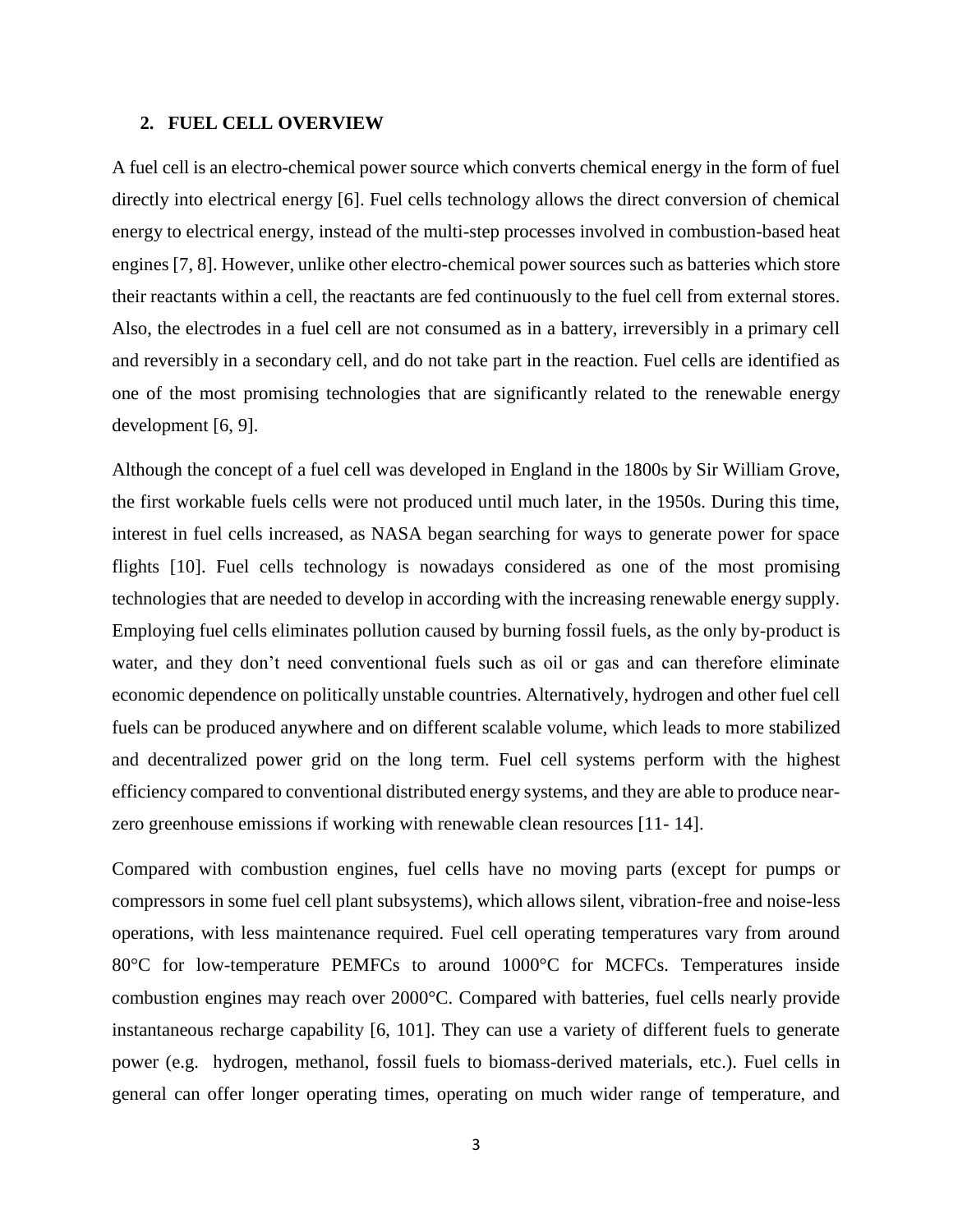having less environmental issues associated with disposal. Advantages of fuel cells over each of combustion engines and batteries are summarized in Table 1.

| <b>Compared to combustion engines</b> | <b>Compared to batteries</b>                 |
|---------------------------------------|----------------------------------------------|
| Higher efficiency                     | Longer operating times                       |
| Less pollution and greenhouse gases   | Wider temperature range                      |
| Silent and smooth operating           | Reduced environmental issues associated with |
|                                       | disposal.                                    |
| Less maintenance                      | Can work on different fuels                  |
| More economic secure                  | instantaneous recharge capability            |
| Can work on variety of fuels          |                                              |

Table 1: Advantages of fuel cells compared to each of combustion engines and batteries.

Fuel cells are already commercially used to generate electricity for some applications, including in spacecraft and in few stationary uses, such as emergency power generators. Today, fuel cells have reached a level of development from which it is possible to indicate that they have promising markets in which electricity must be produced with high efficiency and low environmental impact [11]. Moreover, numerous fuel cell-based power plants have been built and operated successfully, on different scalable designs from tens of megawatt to a few milliwatts [12]. However, fuel cell cost is one barrier that is facing the commercialization of fuel cell technology in different applications. Fuelling fuel cells is another fundamental problem since the production, transportation, distribution and storage of reactant is still technically challenging. Other limitations include the durability and reliability of the fuel cell system. In this paper, an overview of the fuel cell technology and its different types is given. Application of different types of fuel cells is covered in the stationary and portable power sectors. Furthermore, this paper highlighted the main challenges associated with using different fuel cell types in the studied applications. Recent developments that deal with the proposed challenges were reported.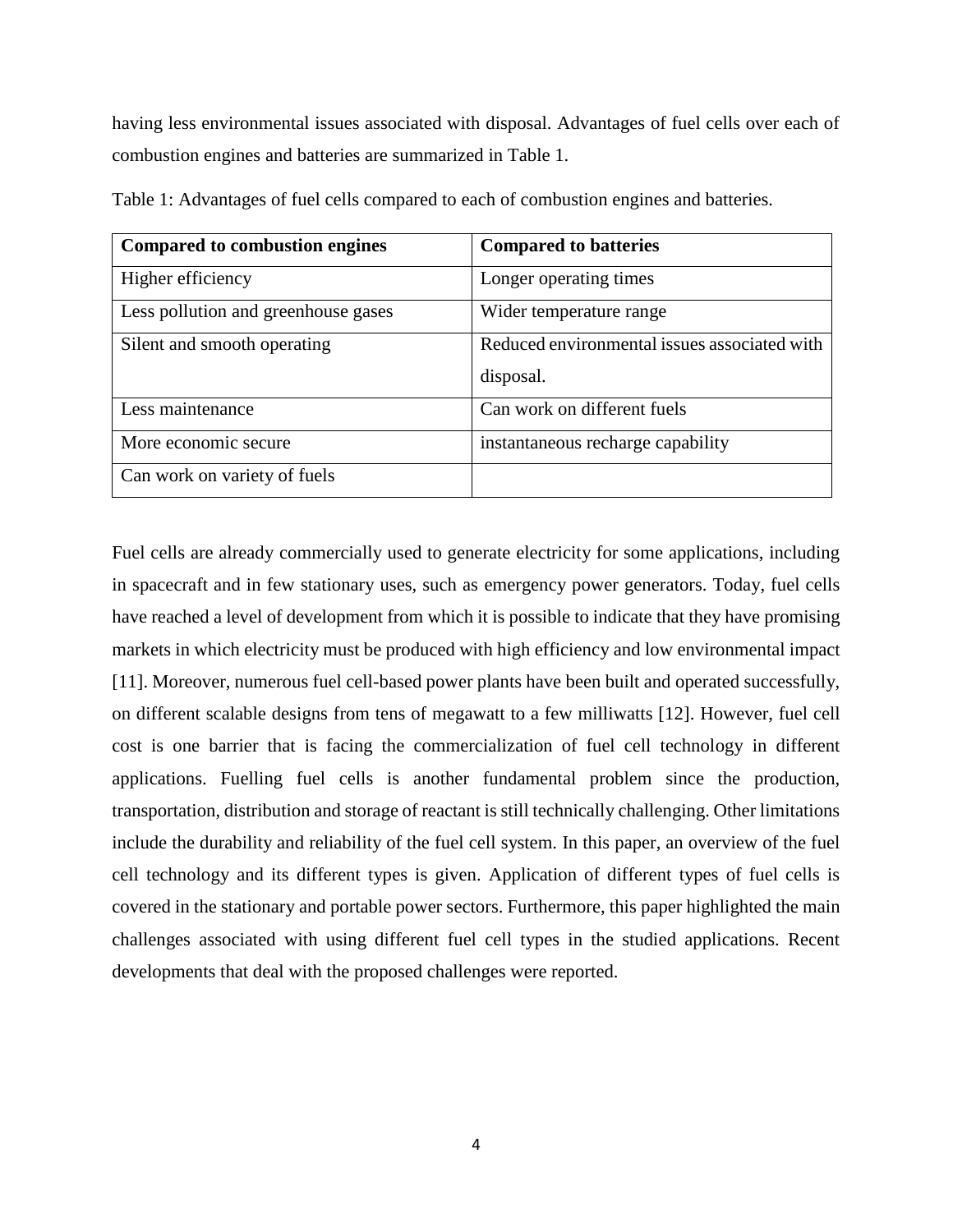#### **3. FUEL CELL POPULAR TYPES**

The basic physical structure of a fuel cell consists of an electrolyte layer in contact with two porous electrodes, both electrodes contain catalysts to speed up the electrochemical processes; one electrode is negatively charged (anode) and the other electrode is positively charged (cathode), as it is shown in Fig.1. Electrochemical reactions take place at the electrodes to produce an electric current. The basic operation of the hydrogen fuel cell is the reverse situation of the process of the electrolysis; the hydrogen and oxygen are recombining, and an electric current is produced along with the water obtained [13]. The overall reaction is described in the following equation:



$$
H_2(g) + \frac{1}{2}O_2(g) \rightarrow H_2O + energy \tag{1}
$$

Fig 1: Acid electrolyte fuel cell scheme [10]

We can distinguish two main categories of fuel cells, depending on the kind of electrolyte which is used: acid electrolyte fuel cells and alkaline electrolyte fuel cells. In both types, the overall reaction is the same as displayed in Eq. 1, but the half reactions at each electrode are different. The main difference between them is the charge carrier: a positive one for the first type, and a negative one for the second type. At the anode of the acid electrolyte fuel cell, the hydrogen gas ionises, releasing electrons and  $H^+$  ions (protons), while at the cathode, oxygen reacts with electrons arriving through the circuit, and H<sup>+</sup> ions that are passing through the electrolyte, to form water. On the other hand, in the alkaline electrolyte fuel cell, hydroxyl ions (OH<sup>−</sup> ) are made at the cathode, and then at the anode they react with hydrogen, releasing electricity and producing water. At the cathode, oxygen reacts with electrons producing new (OH<sup>−</sup> ) ions. Similar to the acid fuel cells,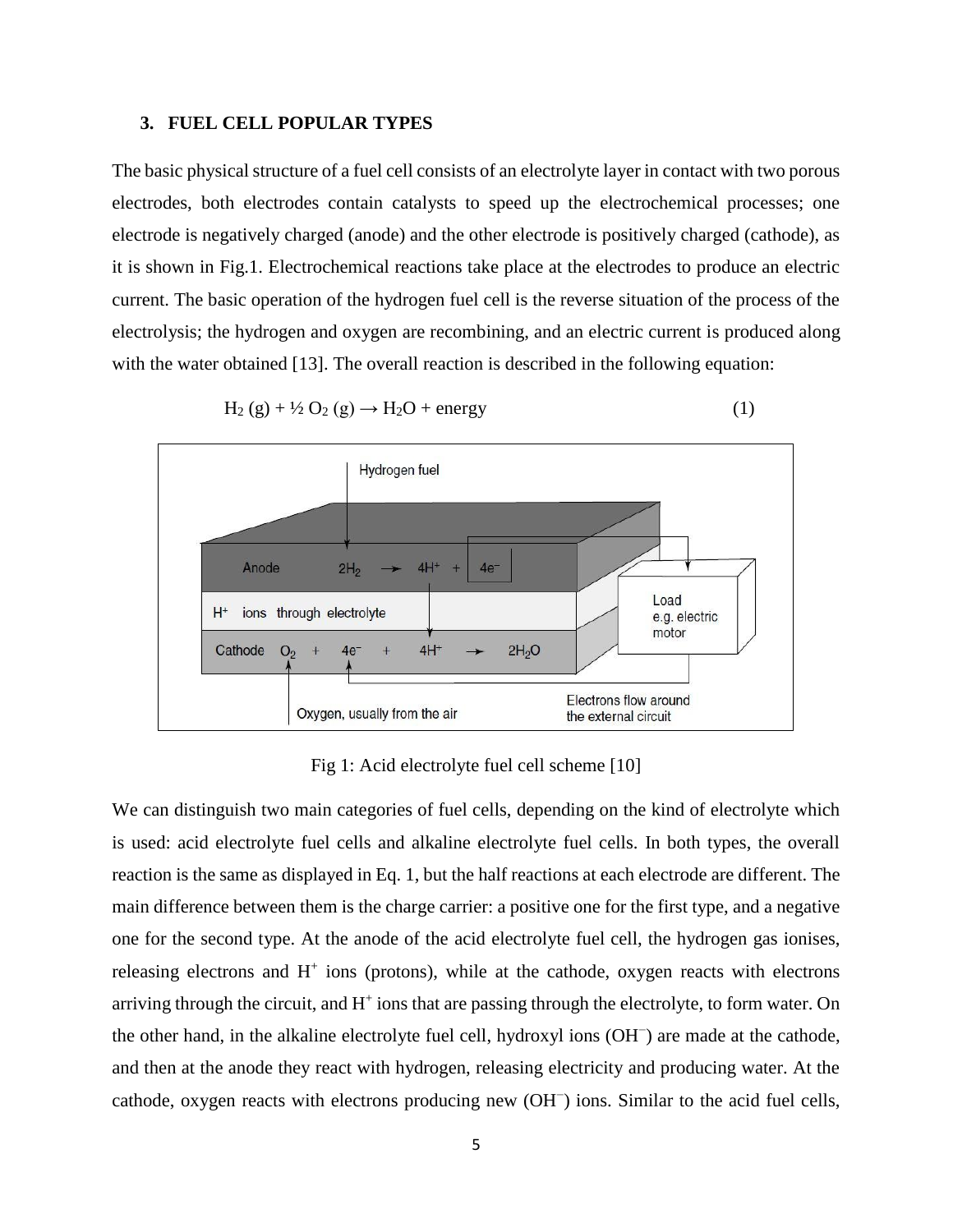alkaline electrolyte fuel cells, to allow to these reactions to proceed continuously, the ions must be able to pass through the electrolyte, while electrons pass from the anode to the cathode through the electric circuit [13]. In the Table 2 different half-reactions for both alkaline and acid fuel cells are presented.

|                         | <b>Acid electrolyte</b>                         | <b>Basic electrolyte</b>                         |
|-------------------------|-------------------------------------------------|--------------------------------------------------|
| <b>Anode reaction</b>   | $H_2 \rightarrow 2H^+ + 2e^-$                   | $H_2 + 2OH^- \rightarrow 2H_2O + 2e^-$           |
| <b>Cathode reaction</b> | $\frac{1}{2}O_2 + 2H^+ + 2e^- \rightarrow H_2O$ | $\frac{1}{2}O_2 + H_2O + 2e^- \rightarrow 2OH^-$ |
| <b>Overall reaction</b> | $H_2 + \frac{1}{2}O_2 \rightarrow H_2O$         | $H_2 + \frac{1}{2}O_2 \rightarrow H_2O$          |

Fuel cells can also be categorized into different types based on the reactant type used (hydrogen, methanol, methane, carbon monoxide and other organic substances, etc.); the electrolyte type (acid or alkali, liquid or solid), and the operating temperature (low-temperature fuel cells - 120°C/150°C, intermediate temperature fuel cells - 150°C/250°C, interim-temperature fuel cells - 250°C/650°C, high-temperature fuel cells - over 650°C) [12]. An overview of the main 14 different types of fuel cells has been made, and the main features are shown in Table 3 and Table 4.

|                     |  | TABLE 3. MAIN FEATURES OF DIFFERENT TYPES OF FUEL CELLS: FUEL, CATALYST AND |  |  |  |  |
|---------------------|--|-----------------------------------------------------------------------------|--|--|--|--|
| <b>ELECTROLYTE.</b> |  |                                                                             |  |  |  |  |

|                                                                                                                    | <b>Fuel</b>      | <b>Catalyst</b>                              | Electrolyte                                                |
|--------------------------------------------------------------------------------------------------------------------|------------------|----------------------------------------------|------------------------------------------------------------|
| Low-Temperature<br><b>Exchange</b><br>Proton<br>Membrane<br><b>Fuel</b><br><b>Cells (LT-PEMFCs)</b>                | Hydrogen $(H2)$  | Platinum supported on carbon                 | Solid<br>polymer<br>membrane<br>(Nafion)                   |
| <b>High-Temperature</b><br><b>Exchange</b><br>Proton<br><b>Membrane</b><br><b>Fuel</b><br><b>Cells (HT-PEMFCs)</b> |                  | Platinum-Ruthenium<br>supported<br>on carbon | Nafion/PBI doped in phosphoric<br>acid                     |
| Acid<br>Phosphoric<br><b>Fuel Cells (PAFCs)</b>                                                                    | Hydrogen $(H_2)$ | Platinum supported on carbon                 | Liquid phosphoric acid (H3PO4)<br>in silicon carbide (SiC) |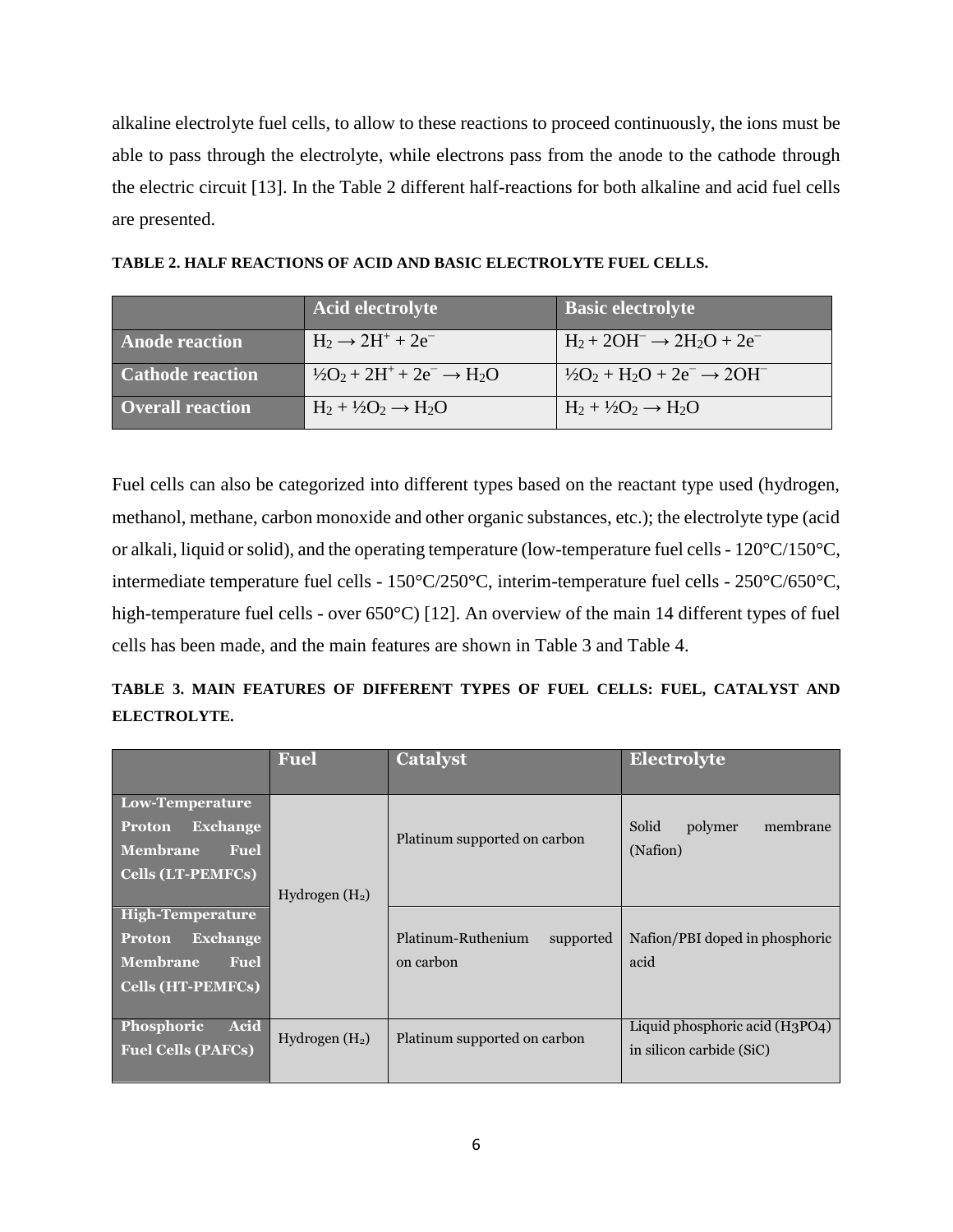| <b>Methanol</b><br><b>Direct</b><br><b>Fuel Cells (DMFCs)</b>        | Liquid<br>methanol-water<br>solution           | Platinum/Platinum-Ruthenium<br>supported on carbon                                             | Solid<br>polymer<br>membrane<br>(Nafion)                                                   |
|----------------------------------------------------------------------|------------------------------------------------|------------------------------------------------------------------------------------------------|--------------------------------------------------------------------------------------------|
| <b>Direct Ethanol Fuel</b>                                           | Liquid ethanol-                                | Platinum/Platinum-Ruthenium                                                                    | Nafion/Alkaline<br>Solid                                                                   |
| <b>Cells (DEFCs)</b>                                                 | water solution                                 | supported on carbon                                                                            | media/Alkaline-acid media                                                                  |
| <b>Alkaline Fuel Cells</b><br>(AFCs)                                 | Hydrogen (H2)                                  | Nickel/Silver supported on carbon                                                              | Potassium hydroxide (KOH) in<br>water solution/Anion exchange<br>membrane (AEM)            |
| <b>Molten Carbonate</b><br><b>Fuel Cells (MCFCs)</b>                 | Methane                                        | Nickel Chromium (NiCr)/Lithiated<br>nickel (NiO)                                               | alkali<br>carbonate<br>Liquid<br>(Li2Co3/Na2CO3/K2CO3)<br>in<br>Lithium aluminate (LiAlO2) |
| Solid Oxide Fuel<br><b>Cells (SOFCs)</b>                             | Methane                                        | Nickel-YSZ composite/Strontium-<br>lanthanum<br>doped<br>manganite<br>(LSM)                    | Solid yttria-stabilized zirconia<br>(YSZ)                                                  |
| <b>Proton</b><br><b>Ceramic</b><br><b>Fuel Cells (PCFCs)</b>         | Methane                                        | <b>Nickel</b>                                                                                  | Protonic/Zirconia                                                                          |
| <b>Zinc-Air Fuel Cells</b><br>(ZAFCs)                                | Zinc                                           | Non-noble metal oxides (such as<br>manganese oxide - MnO2)                                     | Liquid alkalines                                                                           |
| <b>Direct Borohydride</b><br><b>Fuel Cells (DBFCs)</b>               | Sodium<br>borohydride<br>(NaBH4)               | Gold/Silver/Nickel/Platinum<br>supported on carbon                                             | Solid Nafion/Anion exchange<br>membrane (AEM)                                              |
| <b>Direct Formic Acid</b><br><b>Cells</b><br><b>Fuel</b><br>(DFAFCs) | Liquid<br>formic<br>acid (HCOOH)               | Palladium/Platinum supported on<br>carbon                                                      | Solid Nafion                                                                               |
| <b>Direct Carbon Fuel</b><br><b>Cells (DCFCs)</b>                    | Solid<br>carbon<br>coke,<br>(coal,<br>biomass) | Graphite<br>carbon-based<br><b>or</b><br>material/Strontium-doped<br>lanthanum manganite (LSM) | Solid yttria-stabilzed zirconia<br>(YSZ)/Molten carbonate/Molten<br>hydroxide              |
| Enzymatic<br><b>Fuel</b><br><b>Cells (BFCs)</b>                      | Organic matters<br>(glucose)                   | Biocatalyst supported on carbon                                                                | Ion<br>exchange<br>Membrane/Membrane-less                                                  |
| <b>Microbial</b><br><b>Fuel</b><br><b>Cells (BFCs)</b>               | organic<br>Any<br>matter (glucose,             | Biocatalyst<br>supported<br>on<br>carbon/Platinum<br>supported<br>on<br>carbon                 | Ion exchange Membrane                                                                      |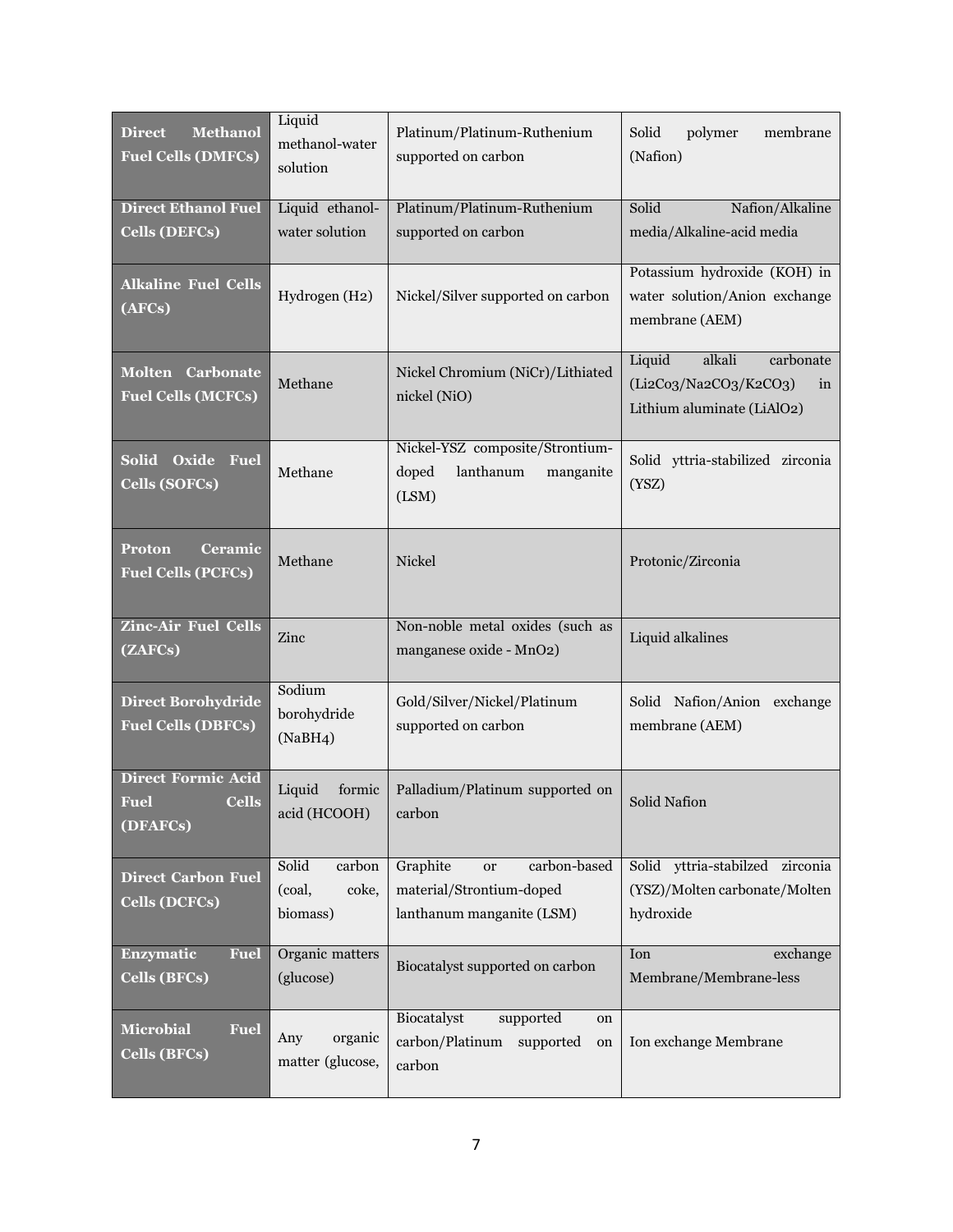| acetate, waste- |  |  |
|-----------------|--|--|
| water)          |  |  |
|                 |  |  |

# **TABLE 4. MAIN FEATURES OF DIFFERENT TYPES OF FUEL CELLS: ELECTRICAL EFFICIENCY, OPERATING TEMPERATURE AND CHARGE CARRIER.**

|                                                                 | <b>Electrical</b>    | <b>Operating</b>                   | <b>Charge</b>    |
|-----------------------------------------------------------------|----------------------|------------------------------------|------------------|
|                                                                 | efficiency           | <b>Temperature</b>                 | carrier          |
| <b>Low-Temperature</b><br>Proton                                |                      |                                    |                  |
| <b>Exchange Membrane Fuel Cells</b>                             | $40\% - 60\%$        | $60^{\circ}$ C - $80^{\circ}$ C    |                  |
| (LT-PEMFCs)                                                     |                      |                                    | Hydrogen<br>Ion  |
| <b>High-Temperature</b><br><b>Proton</b>                        |                      |                                    | $(H^+)$ (proton) |
| <b>Exchange Membrane Fuel Cells</b>                             | $50\% - 60\%$        | 110°C-180°C                        |                  |
| (HT-PEMFCs)                                                     |                      |                                    |                  |
| Acid<br>Phosphoric<br><b>Fuel</b><br><b>Cells</b>               | 36% - 45% (85% with  | $160^{\circ}$ C - 220 $^{\circ}$ C | Hydrogen<br>ion  |
| (PAFCs)                                                         | cogeneration)        |                                    | $(H+)$ (proton)  |
| <b>Methanol</b><br><b>Cells</b><br><b>Direct</b><br><b>Fuel</b> |                      | Ambient - 110°C                    | Hydrogen<br>Ion  |
| (DMFCs)                                                         | $35\% - 60\%$        |                                    | $(H+)$ (proton)  |
| <b>Ethanol</b><br><b>Cells</b><br><b>Direct</b><br><b>Fuel</b>  | $20\% - 40\%$        | Ambient - 120°C                    | Hydrogen<br>ion  |
| (DEFCs)                                                         |                      |                                    | $(H+)$ (proton)  |
| <b>Alkaline Fuel Cells (AFCs)</b>                               | 60-70 %              | Below zero - 230°C                 | Hydroxyl<br>ion  |
|                                                                 |                      |                                    | $(OH)$ -         |
| <b>Molten</b><br><b>Carbonate Fuel</b><br><b>Cells</b>          | 55% - 65% (85% with  |                                    | Carbonate<br>ion |
| (MCFCs)                                                         | cogeneration)        | 600°C-700°C                        | $(CO3)2$ -       |
|                                                                 |                      |                                    |                  |
| <b>Solid Oxide Fuel Cells (SOFCs)</b>                           | 55% - 65% (85 % with | $800^{\circ}$ C - $1000^{\circ}$ C | Oxygen Ion (O2-  |
|                                                                 | cogeneration)        |                                    | $\mathcal{E}$    |
| <b>Ceramic</b><br>Fuel<br><b>Cells</b><br><b>Proton</b>         |                      |                                    | Hydrogen<br>ion  |
| (PCFCs)                                                         | $55\% - 65\%$        | $700^{\circ}$ C – $750^{\circ}$ C  | $(H+)$ (proton)  |
|                                                                 |                      |                                    |                  |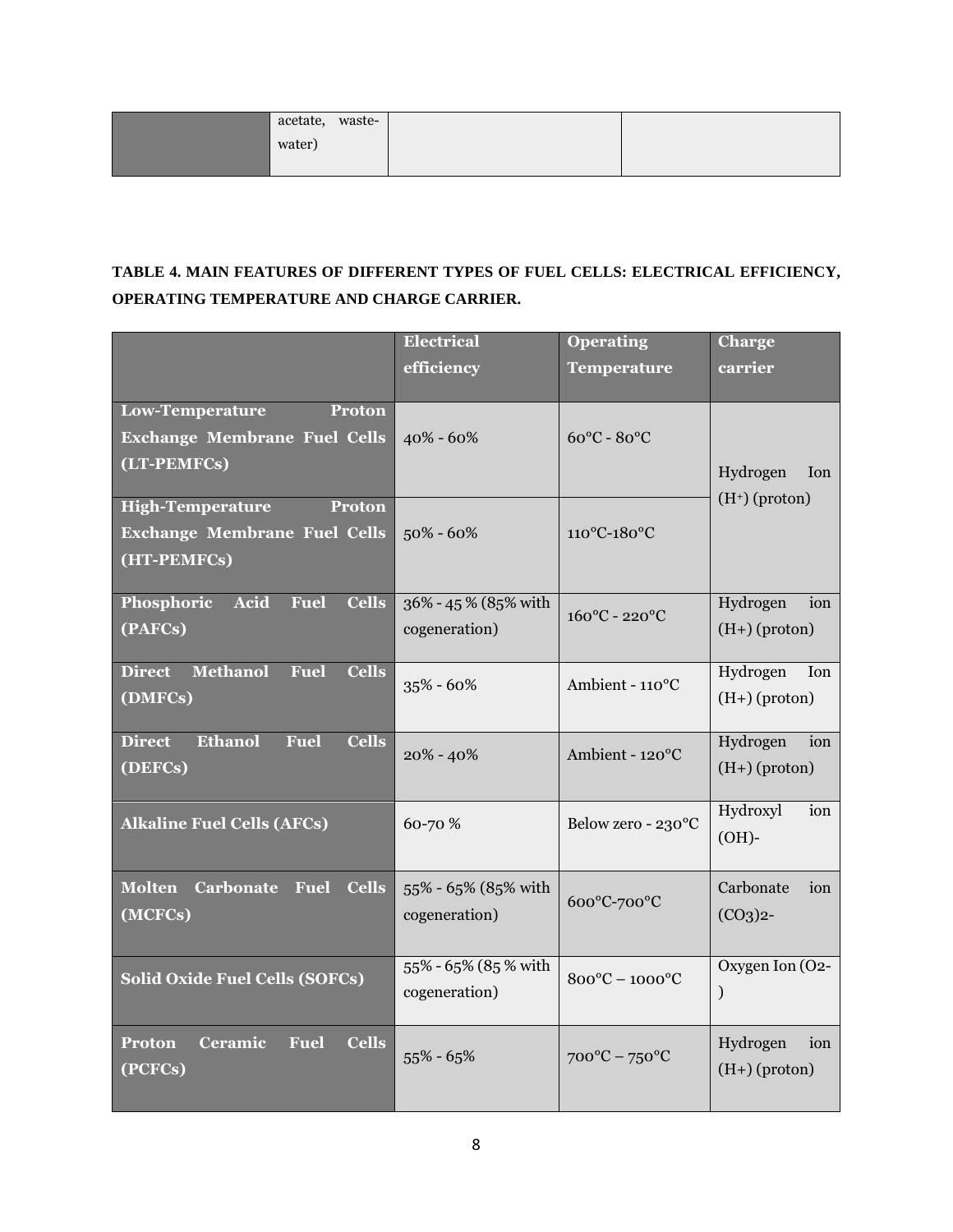| <b>Zinc-Air Fuel Cells (ZAFCs)</b>        | $30\% - 50\%$ | Below zero $-60^{\circ}$ C          | Hydroxyl<br>ion<br>$(OH)$ -        |
|-------------------------------------------|---------------|-------------------------------------|------------------------------------|
| Direct Borohydride Fuel Cells<br>(DBFCs)  | $40\% - 50\%$ | $20^{\circ}$ C – $85^{\circ}$ C     | Sodium<br>ion<br>$(Na+)$           |
| Direct Formic Acid Fuel Cells<br>(DFAFCs) | $30\% - 50\%$ | $30^{\circ}$ C – $60^{\circ}$ C     | Hydrogen<br>ion<br>$(H+)$ (proton) |
| Direct Carbon Fuel Cells (DCFCs)          | 70% - 90%     | $600^{\circ}$ C – 1000 $^{\circ}$ C | Oxygen Ion<br>$(02-)$              |
| <b>Enzymatic Fuel Cells (BFCs)</b>        | 30%           | $20^{\circ}$ C – $40^{\circ}$ C     | Hydrogen<br>ion                    |
| Microbial Fuel Cells (BFCs)               | $15\% - 65\%$ | $20^{\circ}$ C – $60^{\circ}$ C     | $(H^+)$ (proton)                   |

# **4. APPLICATIONS OF FUEL CELLS IN THE STATIONARY AND PORTABLE FIELDS**

According to [14], it has been noted that fuel cell applications were distinguished as: applications with high power reliability (telecommunication, high technology manufacturing facilities, data processing and call centers), applications with emission minimization or elimination (urban areas, industrial facilities, airports, vehicles), applications for areas with limited access to utility grid (portable applications and remote areas) and applications for biological waste gases management (waste treatment plants). However, in this section, fuel cell stationary and portable applications are reviewed.

## **4.1.FUEL CELL APPLICATION IN PORTABLE SECTOR:**

The increasing demand for quality, density and time performance of power supply is the principal driving force in the portable power production market, which includes an increasing number of new products (cassette and mini disc players, laptop computers, cellular phones). In this market there is always a competition between the different technologies, because products must be smaller, cheaper, and lighter, with an increasing number of functions [11]. Moreover, the fields of telecommunications, computers, Internet and social networks have become essential for humans,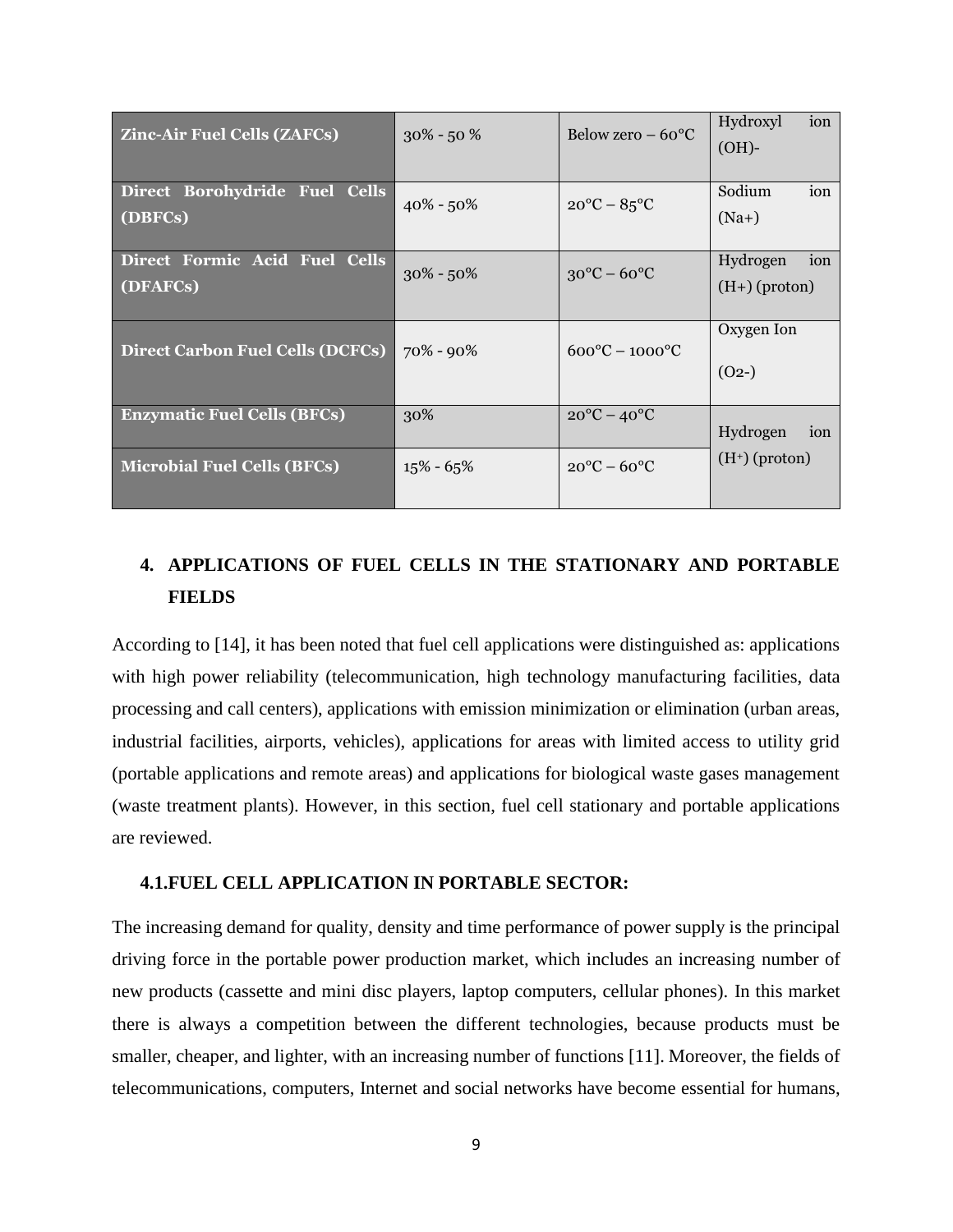and this implies the need for a fully reliable electricity supply [15]. For all these reasons fuel cells are particularly appropriate as portable power systems due to the fact that they have good potential in terms of energy density, durability, simple design and low cost. A fuel cell can operate as long the fuel is supplied to the device and this can be easily done from a very small and light tank [11].

Portable applications of fuel cells are mainly focused on two main markets, as we can see in (figure 2). The first is the market of portable power generators designed for light outdoor personal uses (e.g. camping and climbing), light commercial applications such as portable signage and surveillance, and power required for emergency relief efforts [6] In fact, fuel cells can provide electrical power in places where the grid connection is not available. For example, in a vacation place outdoors (camping area), the use of a fuel cell for electrical power instead of a diesel generator, avoiding harmful emissions, help to preserve the environment and causes no problems noise to other people in the environment [15]. The second market is the market of consumer electronic devices (e.g. laptops, cell phones, radios, camcorders, i-pods, and basically any electronic device that traditionally runs on a battery) [6]. The modularity and high energy density of fuel cells make them strong potential candidates for future portable personal electronics [7]. Fuel Cells may be also used to provide power as a primary or support system for telecommunications switching nodes, transmission towers, reception or other electronic devices that can benefit from the DC power supplied by a fuel cell [15]. Other rapidly-growing markets in the portable sector include portable battery chargers in addition to miniature demonstration and educational remote control (RC) vehicles, toys, kits, and gadgets by manufacturers, such as Horizon hydrocarbon educational kit [7].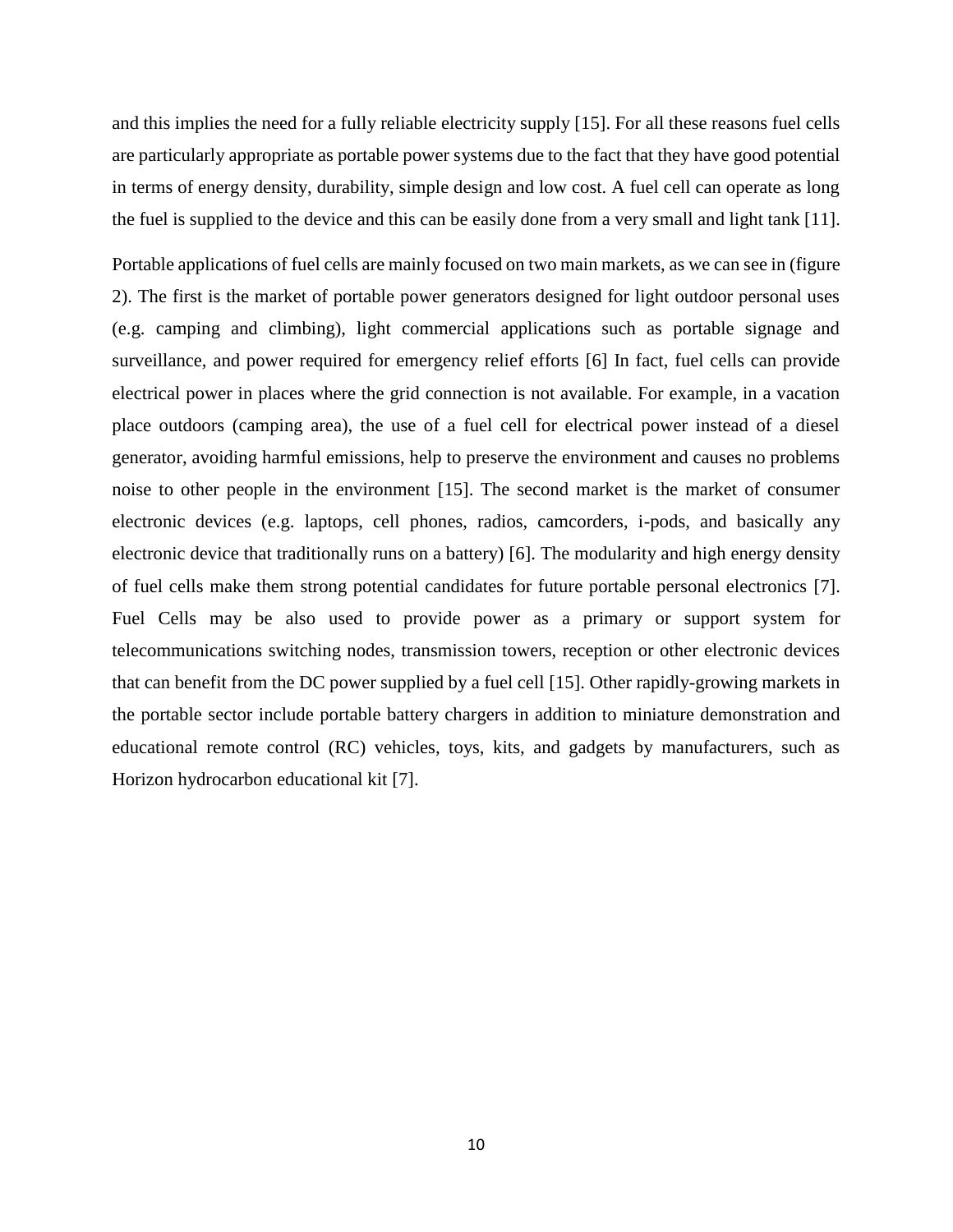

Fig 1. Portable Applications For Fuel Cells.

In particular, there is a growing demand of power systems for portable electronic equipment in the military market [11, 12], which means a growing application of portable DMFCs and PEMFCs due to their silent operation, high power and energy density, and low weight compared to current battery-based portable equipment [6]. Moreover, the military market accepts higher prices for the trade-off of better performance and weight [4]. ]. PEM fuel cell power plants offer high efficiency operation. However, the problem with the large PEM fuel cells  $(>2 \text{ kW})$  is that they need hydrogen fuel to operate, while hydrogen should be generated from existing logistic fuels [15, 18].

Portable fuel cell in 2012 had very high prospects especially after three fuel cell chargers for consumer electronics were launched. Two of the systems could not be launched and they were produced by myFC and Aquafairy. It should be noted that there were still 174% increase of shipment for fuel cells compared to that in 2011. myFC and Horizon also continued to expend their systems to be easily assessable to consumers by 2013 irrespective of all what they endured in 2012, while Aquafairy changed to building fuel cells for emergency backup power. In 2013, a continued interest in portable fuel cells for consumer electronics was expected but at a slightly reduced level than before as the technology establishes itself against competing batteries. Unit shipments were in 2013 slightly lower than in 2012, at around 13,000 units. In terms of megawatts, the figure for portable fuel cells is small in comparison to other applications, due to the small size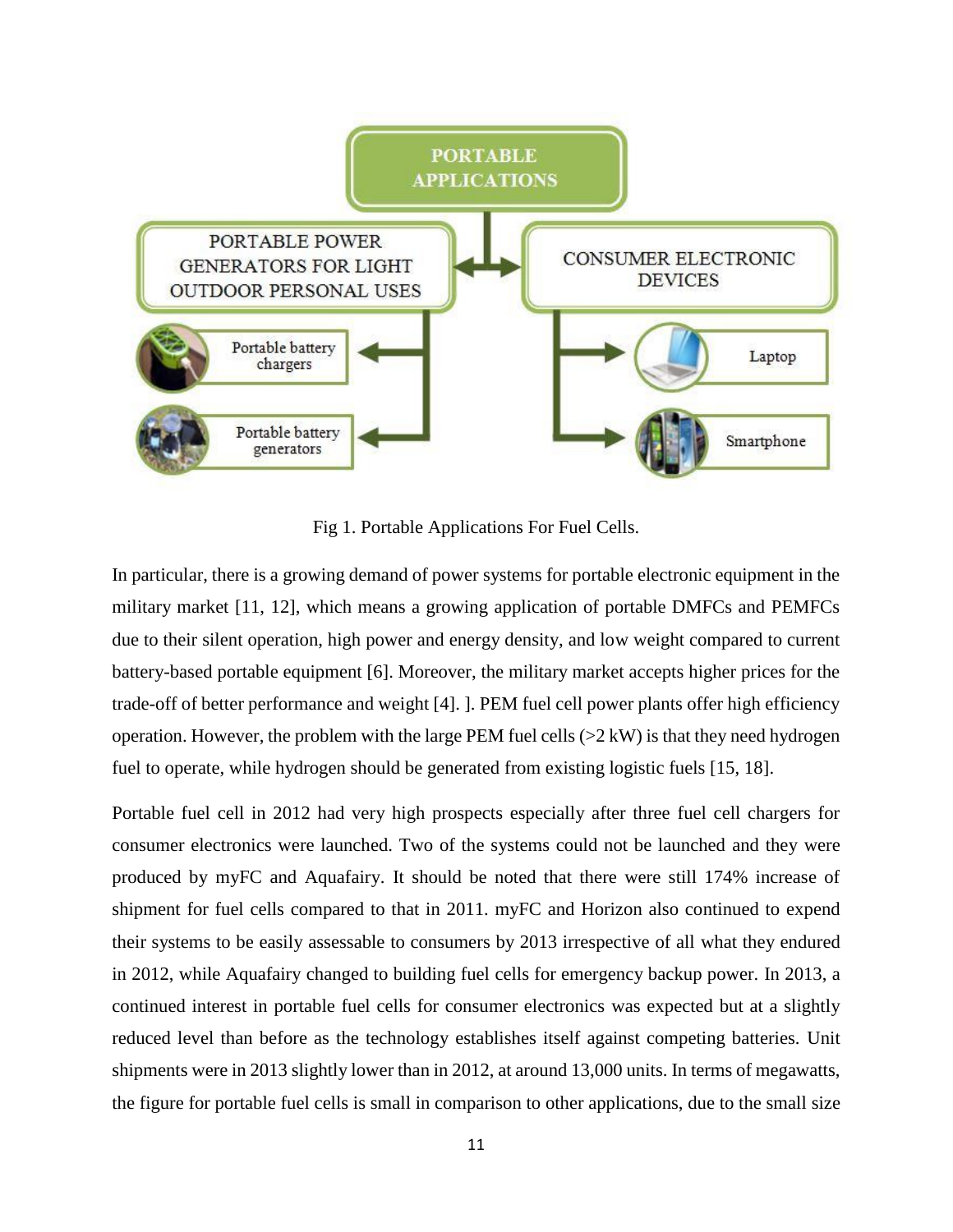and capacity of the fuel cell units operating in portable sector. However, the portable fuel cell market can be categorized into four main areas as follows:

- Charging consumer electronics (e.g. mobile phones).
- Auxiliary power units in leisure applications (e.g. camper vans and caravans).
- Military use for soldiers (e.g. borne power and unmanned aerial vehicles).
- Small power levels for educational uses and toys.

There has been strong growth in the shipments of the portable fuel cell sector from 2013 – 2014 with annual sales from some manufacturers running in the 10,000 range. This is mainly because of the increase of the consumer products (e.g. mobile phone). Horizon kicked off the commercialization of fuel cell handheld USB chargers in 2011 with their Minipack line. Since then, they have successfully launched their hydropack and Aquipen 180 in 2013 and 2014 respectfully. Both are centered in camping and Caravan markets.

Hand- held mobile devices, show cumulative communicating, computing and entertaining functionalities, with which portable fuel cells can make these devices more secure, convenient and hassle free [5, 19]. For effective usage of these applications, it is imperative that the charging and power back- up systems of these devices are carefully researched. A practical scenario according to [19] is the third generation (B3G) multimedia phone which requires approximately 3790mAh per day. Extremely sophisticated high tech electronics like radios, night vision devices, portable computers and personal cooling systems are vital examples. All these devices surely demand sustainable and secure power supply. Reducing the weight of these power sources with ensuring longer operating period is of a vital demand for devices like the mobile notebook personal computer [19]. Table 5 shows the general power demand for some simple portable devices that may require the use of fuel cell.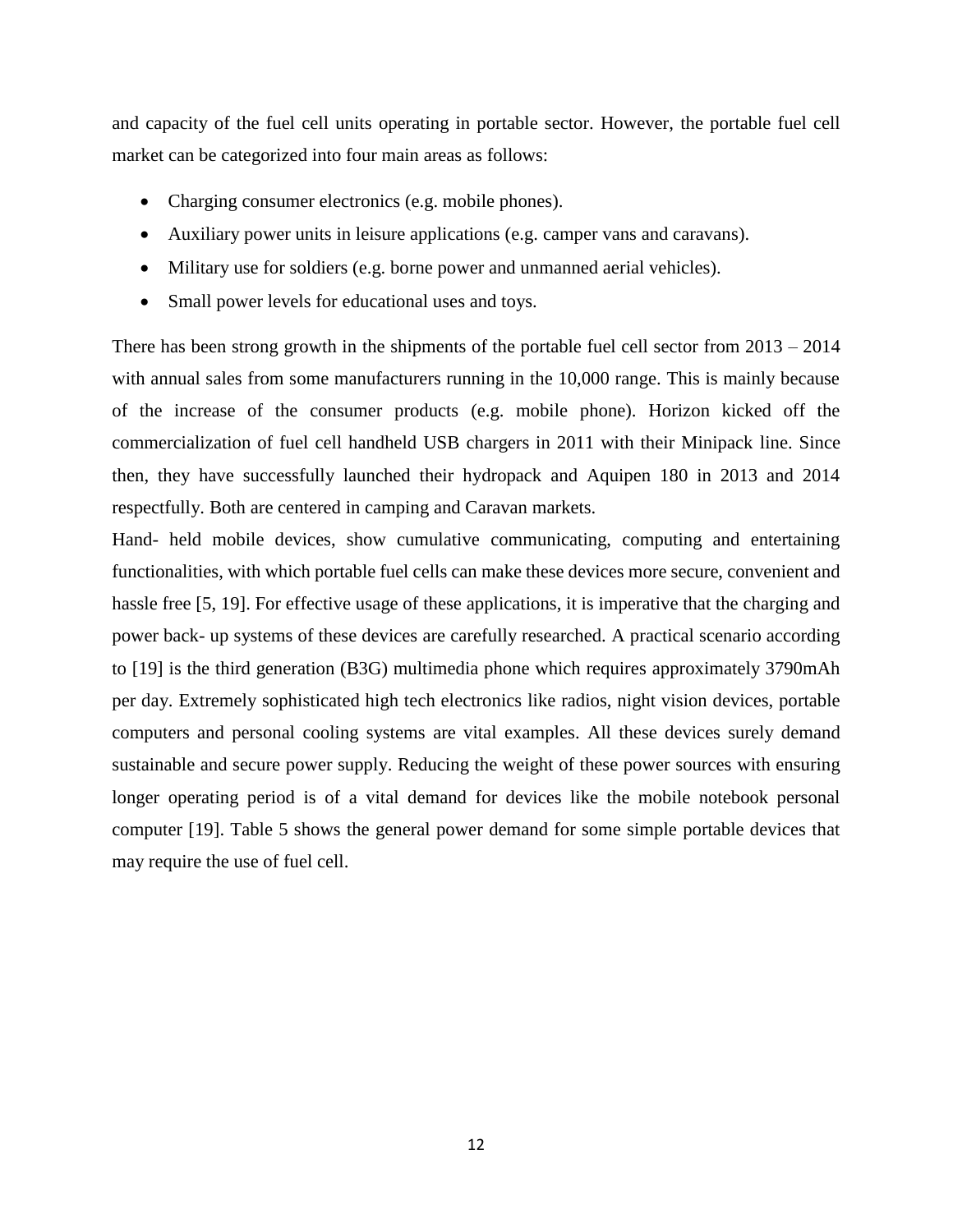| TABLE 5: POWER DEMAND FOR PORTABLE DEVICES THAT MAY REQUIRE FUEL CELL [6] |  |  |
|---------------------------------------------------------------------------|--|--|
|---------------------------------------------------------------------------|--|--|

| <b>ITEMS</b>                                         | POWER REQUIRED (W) |
|------------------------------------------------------|--------------------|
| Cellular phone                                       | $\mathbf{1}$       |
| Personal digital assistant (PDA)                     | 1                  |
| Notebook personal computer                           | $20 - 30$          |
| Flashlights and toys                                 | $1 - 10$           |
| Tablet personal computer                             | 10                 |
| PlayStation portable (PSP)                           | $\overline{2}$     |
| Digital multimedia broadcast - receiving (DMB) phone | 3                  |
| Iphone                                               | $\overline{2}$     |
| Robot                                                | $10 - 15$          |
| Digital camera                                       | $\mathbf{1}$       |

Portable devices were categorized [20] based on the power demanded, small devices and electronics demanding up to 3W of power are classified under one category (e.g. mp3 player, Cameras, etc.), while large personal electronics (e.g. laptops, and printers) requiring up to 30W of power are placed in another category. According to [21], the limited progress that has been made in current battery technology has generally failed to cope with the rapid progress achieved in the field of portable electronic devices (PED) fabrication. As a result, some researchers have resorted to other alternatives, including fuel cells  $[21 - 29]$ . Fuel cells are extremely applicable to everyday life due to some of its advantages like instant recharging via a replacement or a refilled fuel cartridge, highly independency from electricity, long life span, high energy conversion from chemical to electrical efficiency, good weight reduction potential and less contamination and pollution resulted [30, 31]. Fuel cells have no memory effect when they are refueled. According to [32], hydrogen fuel cells are far superior in terms of energy density. For better competition between portable fuel cell and presently widely existing rechargeable batteries, the energy efficiency, energy and power densities as well as cost must be carefully branded to make fuel cell option competitive with batteries.

One the other hand, the general design of a battery is usually simple as compared to hydrogen fuel cell. This is basically due to the presence of fuel hydrogen and oxidant delivery systems, water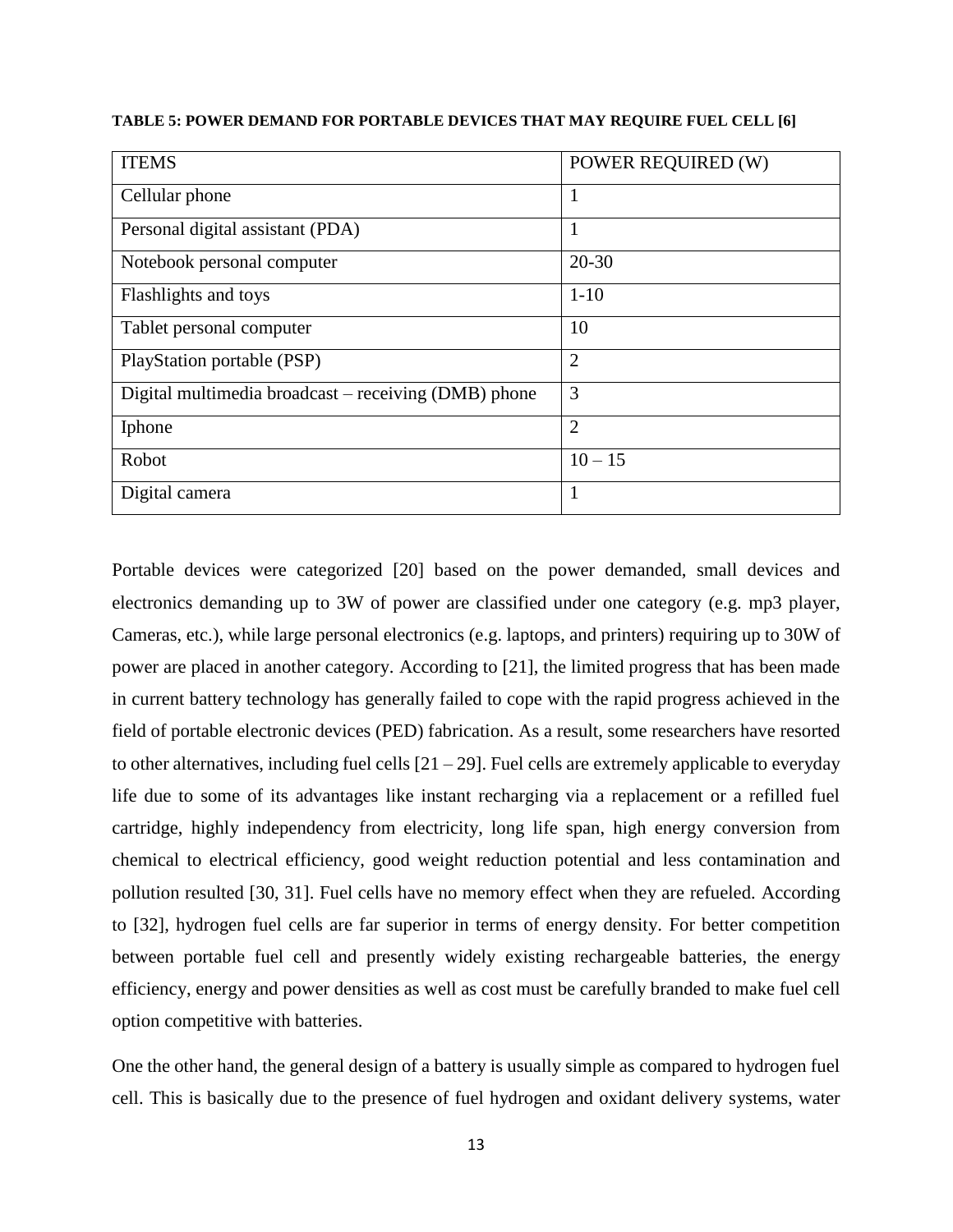management systems, gas isolation systems and flexible and low loss external electrical access. The miniaturization prospects and subsequent application in miniature portable device is seriously affected by that. However, recent progress made in micro electro-mechanical systems (MEMS) technology and its application in designing other fuel cell component have given rise to the possibility of miniaturizing the fuel cell devices to make them compatible with miniature PED [33  $-35$ ].

#### **4.2 STATIONARY APPLICATION FOR FUEL CELL**

The most common type of fuel cell used in stationary power applications is the PEMFC, but SOFCs, MCFCs, AFCs, and PAFCs are also utilized [6]. In fact, both low and high temperature fuel cells could, in principle, be utilized for stationary applications. While low-temperature fuel cells have the advantage that are usually faster during start-up, high-temperature systems (such as SOFCs and MCFCs) produce heat which can directly be used for other applications, and they can also operate directly on fuels without the external reforming [16], reaching a higher efficiency than low-temperature systems[15]. As can be seen from (figure 5), we can identify two main power plants; large stationary power plant (power output from 300 kW up to 20 MW) and small-medium stationary power plants (power output from a few Watts up to 10 kW for small stationary power plants and from 10 kW up to 300 kW for medium stationary power plants) [6]. Moreover, stationary fuel cells, depending on their features, may be used for many applications, either as the primary power source instead of the grid, or in places where the grid cannot reach (remote area power supply-RAPS), to provide supplemental power in hybrid power systems with photovoltaics, batteries, capacitors, or wind turbines, providing primary or secondary power (distributed power or CHP generation), or as a backup (emergency back-up power supply-EPS or UPS) [6- 8].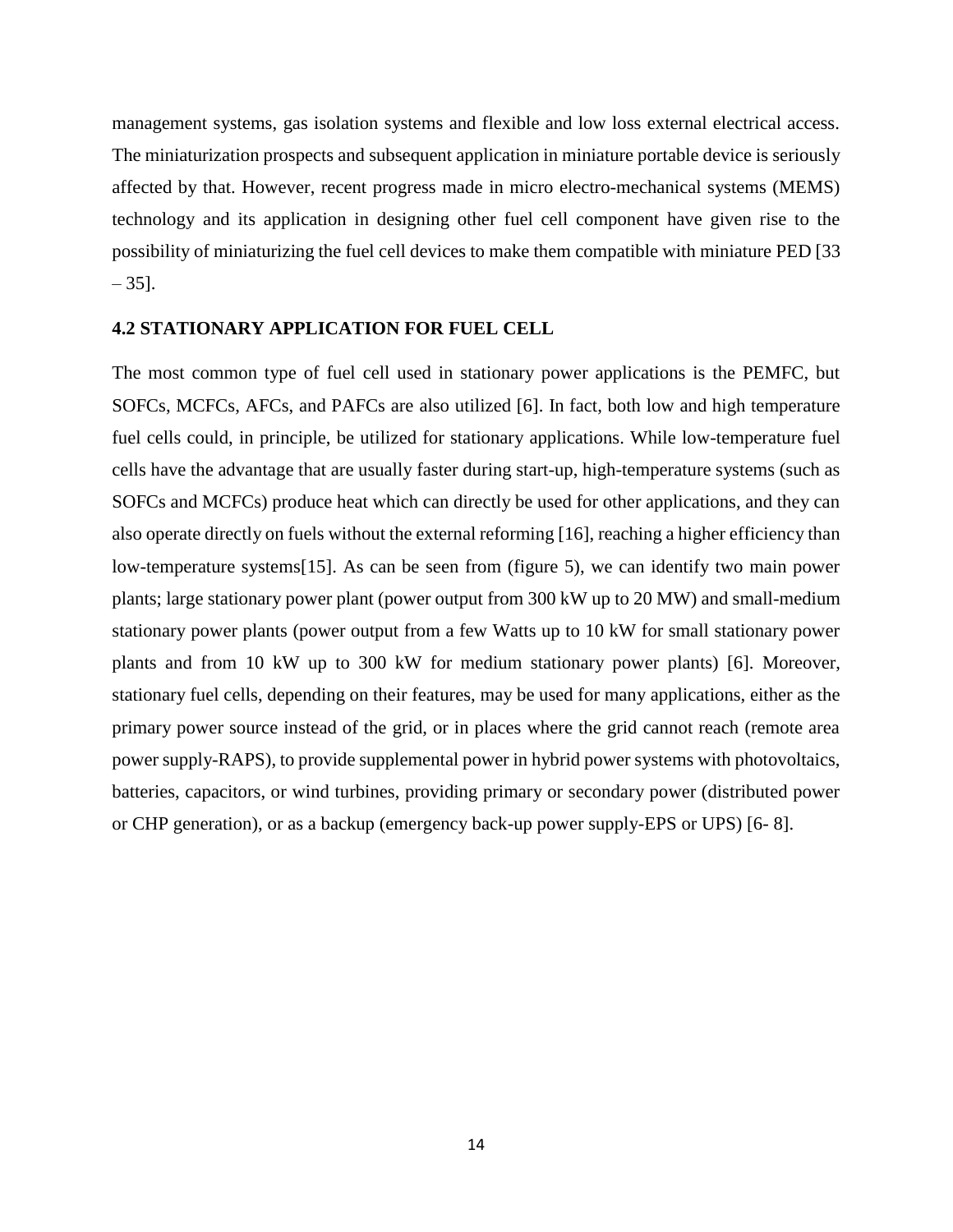

Fig 3. Stationary Applications For Fuel Cells.

## **4.2.1 LARGE STATIONARY POWER PLANTS**

Fuel cells strategy can help to make the shift from large centralized power generation to decentralized distributed generation. Due to their static nature, lower emissions, exceptional loadfollowing, and high efficiency, fuel cells could be used for residential electric power or CHP distributed generation either on a household basis or on a larger residential blocks basis [5]. Combined Heat and Power Systems offer increase energy efficiency through the use of both electric and thermal energy. The heat produced can be used for space heating or other various purposes [36]. Proton exchange membrane fuel cells (PEMFC) and phosphoric acid fuel cells (PAFC) are widely used for CHP applications, in particular for household basis CHP generation [6], but they work at low temperatures such as less than  $100^{\circ}$ C and  $200^{\circ}$ C, so that both of them need an external fuel reformer in order to use fuel other than pure hydrogen and they have a low tolerance for CO (the product of natural gas reforming), and they exhibit operation with electrical efficiencies only in the low 30% range [37]. For these reasons, high-temperature fuel cells are more suitable for the larger residential block basis CHP generation [10], and in particular, for these applications, SOFC are the best candidates. At a higher temperature, SOFC system has greater advantages for the combined supply of heating and electricity over these technologies [37]. Fuel cell systems used for CHP generation could be designed to be either grid-independent or grid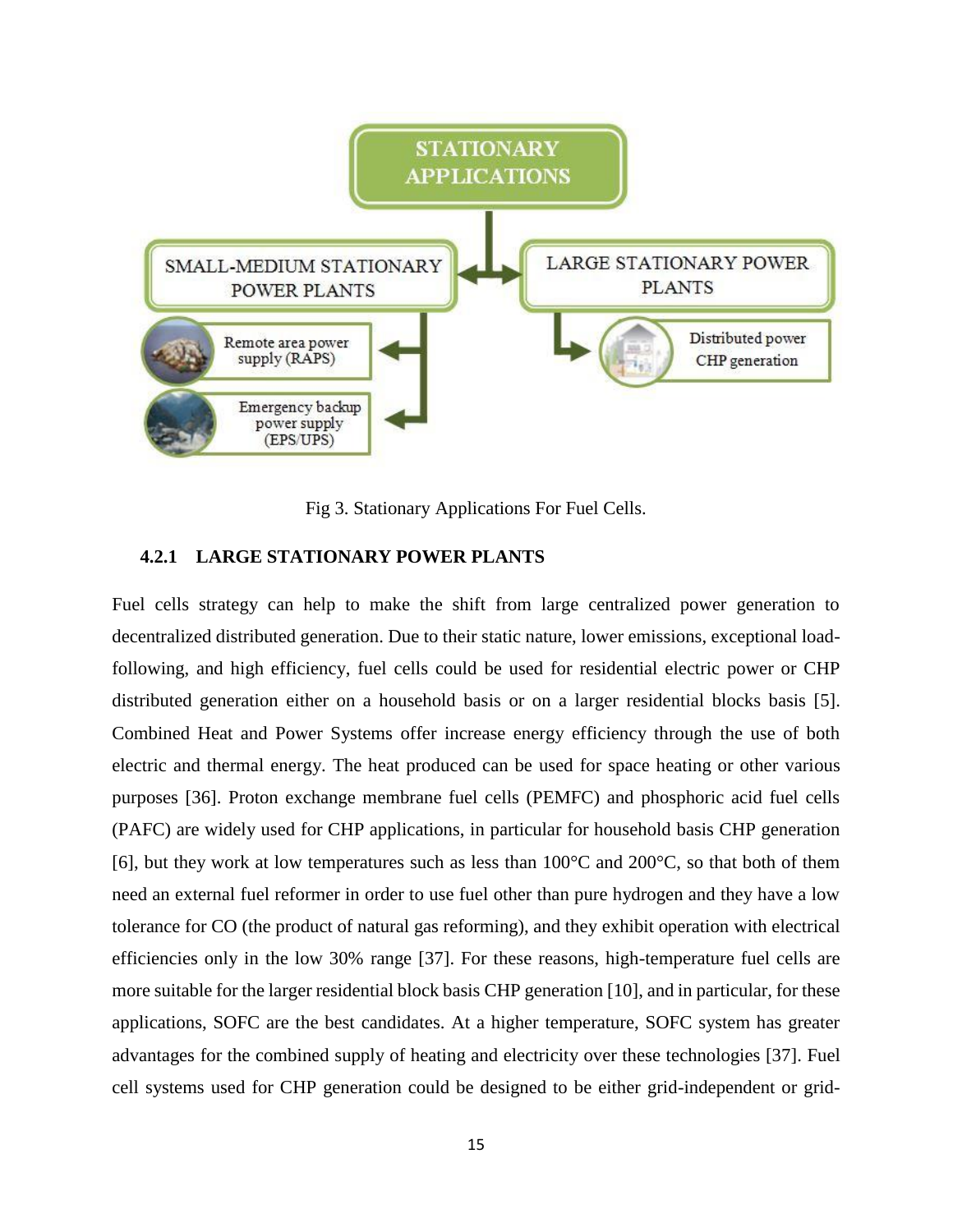assisted. The first case is more complicated with higher cost, as the system will have to meet dynamic load fluctuations, but it is possible to solve the problem over sizing the fuel cell system and integrating it with battery-banks or ultra-capacitors. On the other hand, gird-assisted systems export electricity to the grid during low load demands and import electricity from the grid during peak load demands. For both cases, a thermal storage mechanism is required for an effective CHP system [37].

## **4.2.2. Medium and small stationary power plants**

The range of applications of medium-small power plants is very large. They are designed primarily for a combined supply of electric power and heat to individual structures of different sizes: individual cottages, administrative and office buildings and hospitals [12]. Fuel cell-based power plants of small power are built to supply electric power to individual residential or administrative quarters or to remote individual power costumers [12]. The main applications in this field concern plants for electricity production and co-generation for buildings, and for industrial and commercial applications. In parallel to the above listed advantages, other significant features of these plants are the production of premium quality power, the possibility of using an independent source that can operate for ''onsite'' production or as a continuous power backup or as an uninterrupted power supply (EPS) [11]. Most fuel cells used for low-power plants were PEMFCs. The Japanese company Ebara Ballard developed a 1-kW power plant for combined heat and power production. The unit was designed to operate for 10 years, in accord with requirements set by the Japanese government. A similar unit is also designed for an operating time of 10 years was developed by the Japanese company Fuji electric. These units cost \$12.000 to \$16.000 [12].

Due to their high energy and power densities, high modularity, longer operation times, compact size, and ability to operate under unkind ambient conditions, fuel cells are becoming an encouraging alternative for batteries in the electro power system (EPS) market, especially in the telecommunications market, with PEMFCs and DMFCs as the dominantly-chosen fuel cell types [5]. Due to the fact that the EPS market requires high reliability but not necessarily high operational lifetimes, fuel cells found EPS to be one of its most successful markets, such as data centres, banks, and government agencies. Other users who can use units of this type are the surgery wards in hospitals, the computer units in traffic control and financial institutions, and the systems of emergency lighting in public spaces [7, 12].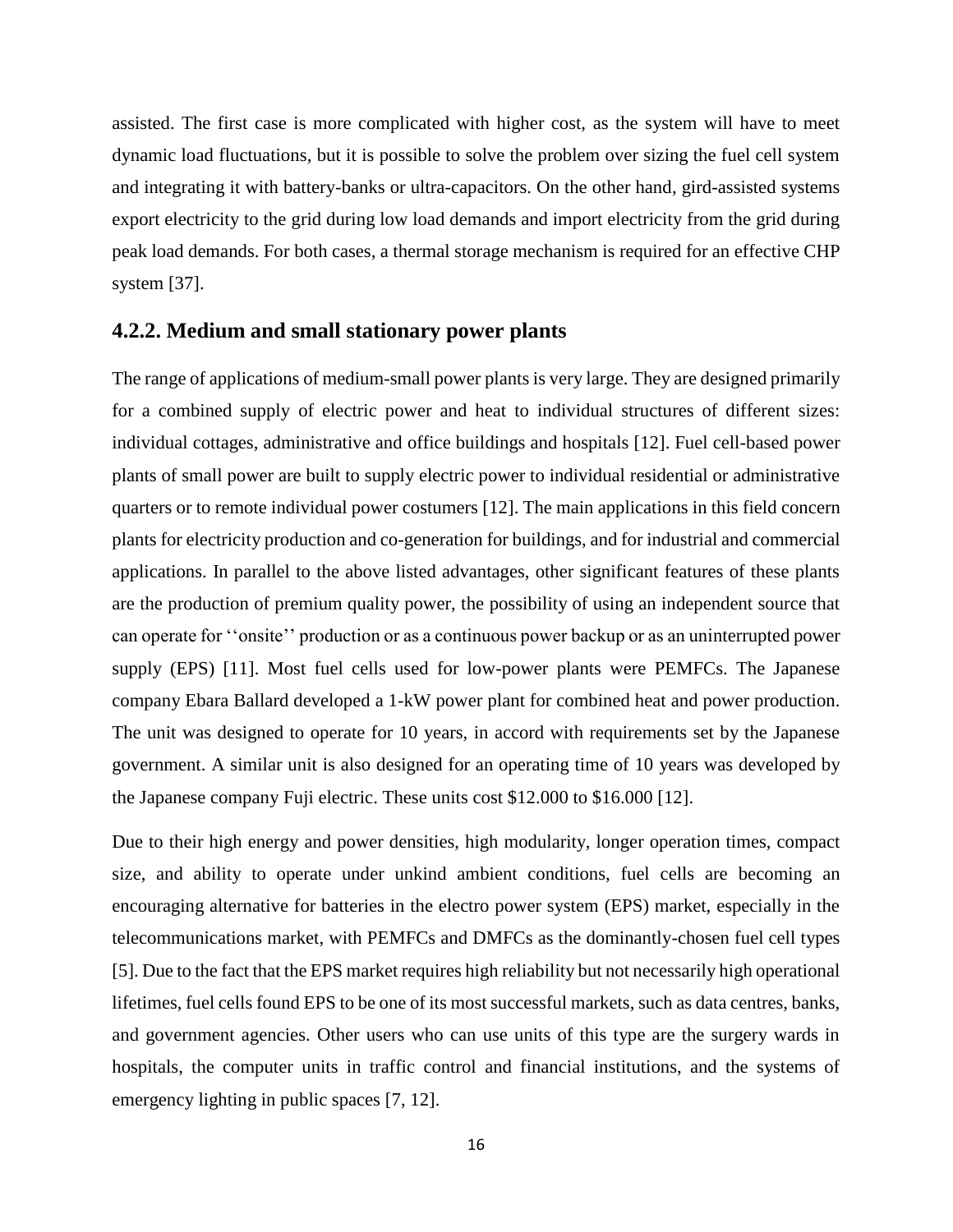Another important application of small power units is in remote-area power supply (RAPS). In grid-isolated locations, such as islands, deserts, forests, remote technical installations, and remote research facilities, providing power could be a problem. All of these locations and other more fall under the remote-area power supply (RAPS) category [7]. An interesting project concerns plans to use fuel cells in the Antarctic base on Bechervaise Island. This project, supported by a grant of \$600000 from the Australian government, involves the production of hydrogen by electrolysis with wind energy and its use in low-power fuel cell units producing electric power and heat [12].

The limited availability of fossil fuels is gradually making renewable energy sources like wind and solar power as promising alternatives due to the effect the have on the environment as well. The inconsistencies in terms of their (renewable) energy production during the day or at some point in time in the year due to meteorological conditions hinder their progress as an energy generation medium. It is therefore imperative that energy storage mediums are highly explored so that during such unforeseen occurrences, production can still continue (38, 39). Through a chemical reaction with oxygen from a fuel cell, hydrogen being an energy carrier can be converted into electricity. Therefore, coupling energy storage systems with renewable energy sources through an electrolyser, that can transform electric energy into hydrogen chemical energy, is considered as a high sustainable process of production and exploitation of renewable energies (40).

The advancement of stationary fuel cell systems have been championed by a several developed countries. Notable among these countries are USA, Canada, Japan and South Korea as well as Europe. Fuel cell Energy, Accumentris, ClearEdge and Bloom Energy are some companies well known around the world for the production of stationary fuel cells (41). Some giant companies in the North America like Panasonic, Toshiba and JX in Japan; Posco in South Korea are all noted for producing fuel cells for stationary applications. Others like Topsoe Fuel cells, Intelligent Energy, Baxi Innotech, Dantherm Power, Hexis CFCL, Cere Power and Elcore remain some companies in Europe know for production in the stationary fuel cell application industry. The support from governments has been one of the active reasons for the progress of stationary applications endured so far.

According to (42), the data received in 2013 indicated the 24,000 unit of stationary application was shipped making 125MW of power capacity. Comparatively it represented an increment of 50% in 2012 and 53% in relation to that of 2011. This increase of percentage was less than that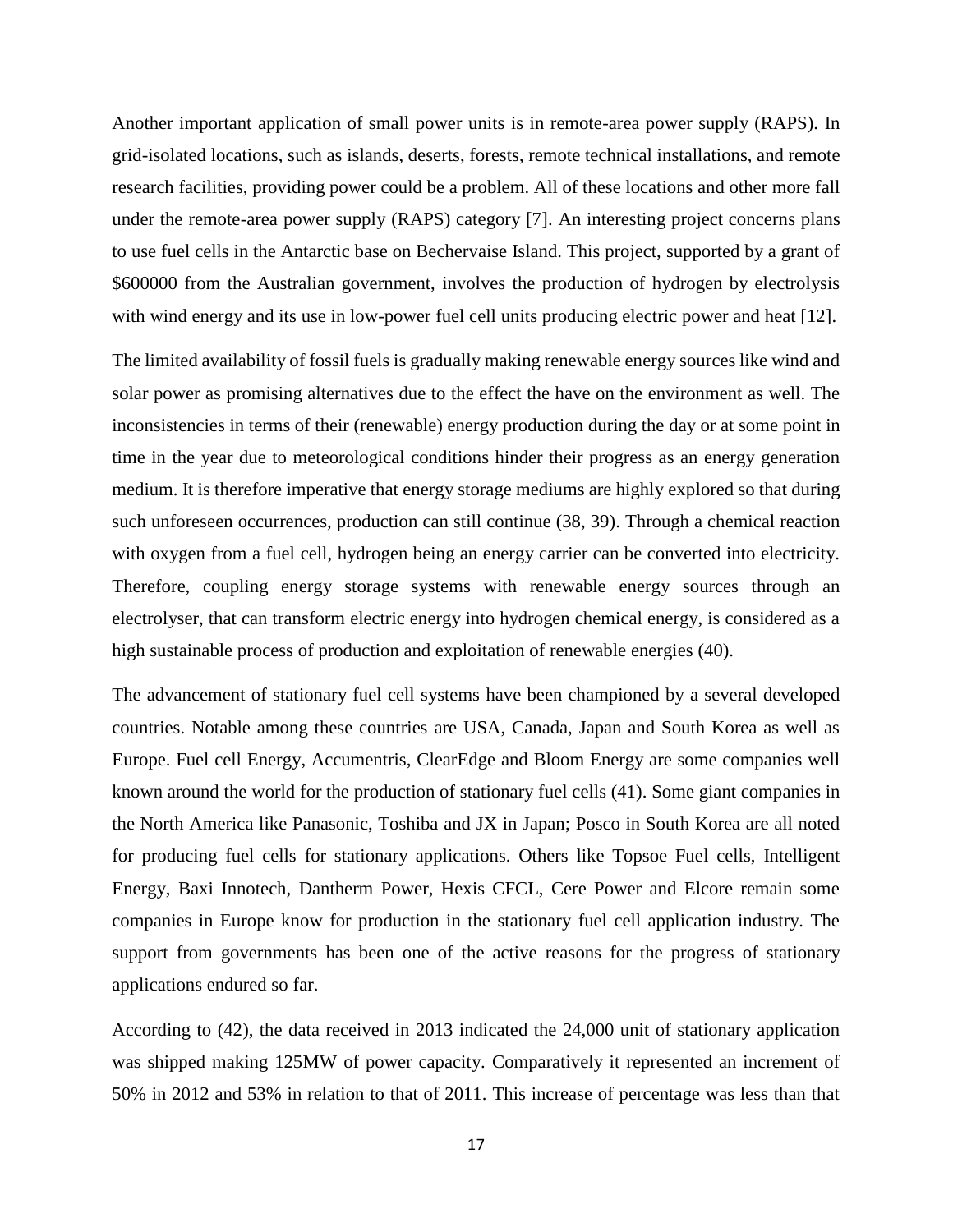experienced between 2010 and 2011. The massive progress in the shipments of stationary fuel cell systems reflects the growth of installations of micro – CHP units (from less than 1 kWe to several kWe). Under the Ene– Farm programme, a total of about 40,000 installations were made in Japan between 2009 to the end of 2012. It was also anticipated that between 35,000 to 40000 was to be installed by 2013 as well (43). With this fast rate of installations, Japan is likely to meet its target of 1.4 million micro – CHP fuel cell systems by 2020 and 5.3 million by 2030 (44). Even though the progress has not been that rapid in other parts of the world, Germany by 2012 had installed more than 300 units of microchips under the Callux programme. Fuel cell and hydrogen joint undertaking supported demonstration projects are considering installing more units: the ene-field consortium is also installing 1000 fuel cell micro – CHP units across twelve European countries (45). SOFT – PACT is also undertaking its second phase with up to 100 installations projects (46). The North America, Europe and South Korea has also seen experienced some level of growth in the installation of large sized stationary fuel cell systems though it's been quite slow with units of hundreds kWe to MWe, being installed.

A number of operators in North America have received lots of MCFC and SOFC from both Fuel Cell Energy and Bloom Energy respectively for Pepperidge Farm and Central Connecticut State University, both in Connecticut, USA [47]. By the end of 2013, an announcement was made by Bloom energy, that 100 MWe of its energy servers had been installed in the USA (48). The largest fuel cell park has also been completed in Hwasung City in South Korea with a total generating capacity of 59 MWe.

# **5. CHALLENGES AND ADVANCES IN STATIONARY AND PORTABLE FUEL CELL APPLICATIONS**

Every emerging technology is bound to facing obstacles normally described as challenges and Fuel Cell irrespective of the massive developmental progress still experiences some of these setbacks. Some of the challenges could be solved gradually with time but others would demand a radical approach to speed up the developmental process in order to actively compete with others on the market. Below are some major challenges and a few solution to both the portable and stationary fuel cell industry.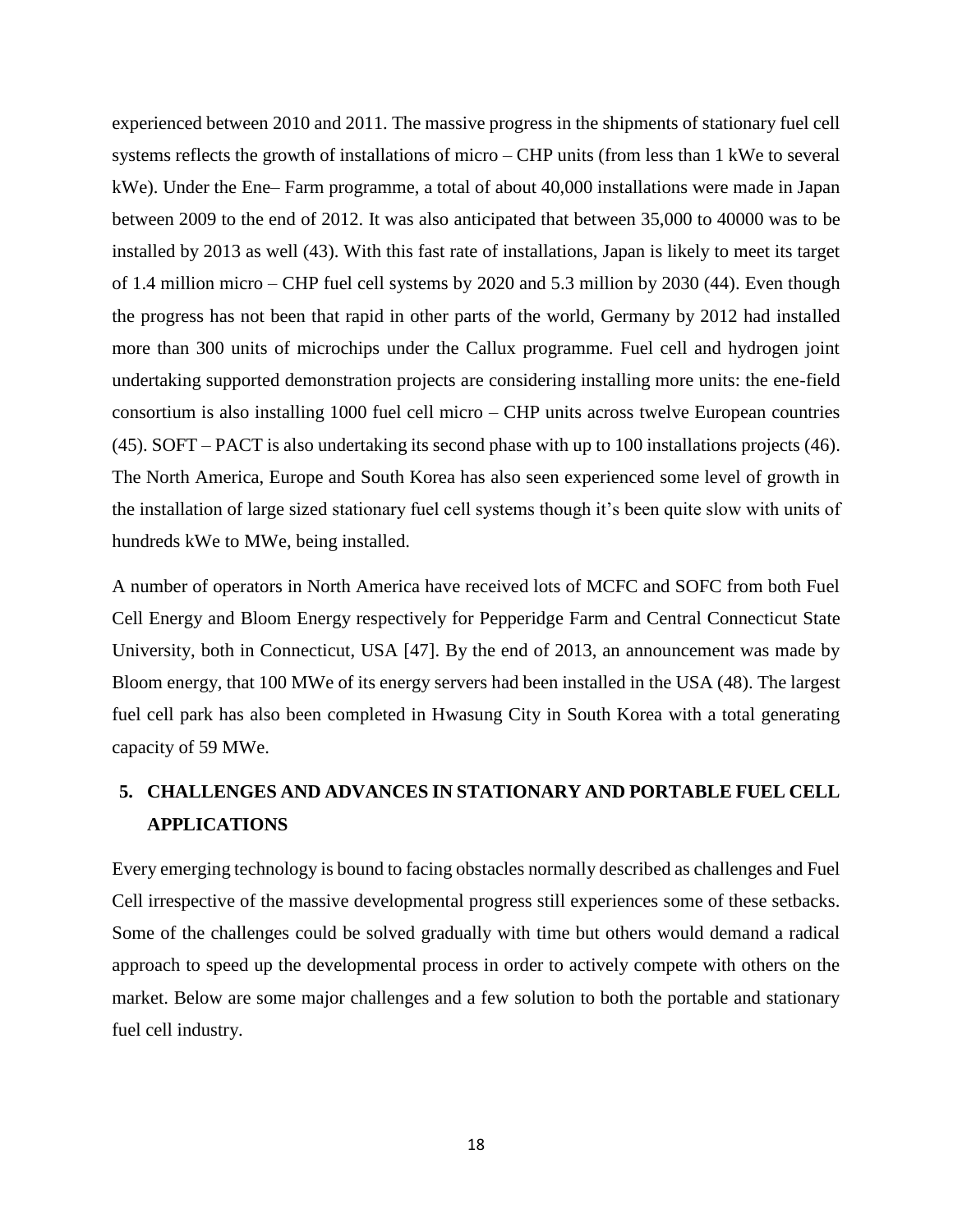#### **5.1. PORTABLE APPLICATIONS**

Challenges of fuel cells for portable power include reducing cost (mainly by reducing catalyst loading), increasing efficiency (by reducing fuel crossover and increasing catalyst selectivity), and reducing the size of the hydrogen storage system. Portable power R&D includes the development of electrodes with higher activity and selectivity, reduction of methanol crossover, and decrease of the whole system volume and weight. Total life cycle efficiency improvement would have a positive impact on emissions reduction during operation. Flexible fuel capability (e.g., ethanol, butane), based on renewable fuels is known to be attractive in this sector.

Although fuel cells and energy storage systems (ESS) have been considered as future energy conveniences, they have not been widely employed because their structures such as bipolar plates (BP), endplate (EP) or flow frames (FF) are made of either brittle graphite, weak polymers or ceramic coated stainless steel to meet the requirements of high electrical conductivity under strong acid environment in most situations [49]. Reduction in device size and increasing demand for high power density are some important parameters that the development of new generation PEDs is anticipated to meet. Implantable applications and low power MEMS can use the power delivered from hydrogen fuel cells from μW to mW range. A major challenging factor hindering the advancement of hydrogen fuel cell power systems particular in portable applications is the hydrogen storage. Ammonia borane (AB, NH<sub>3</sub>BH<sub>3</sub>) is considered to be a promising hydrogen storage material as it contains 19.6 wt% hydrogen. It is difficult, however, to release hydrogen from AB. Catalytic hydrolysis and heat generated by additional reactive mixtures are usually employed, but these methods have disadvantages that limit their use for portable applications. An investigation has indicated [50] how hydrogen could be released without using any catalyst. Nano – aluminum nAl/water was used which provided heat for the AB dehydration and released an additional hydrogen from the water that was used. The result of the research remarked the effect of hydrogen storage and release on the portable fuel cell industry.

Weight, volume, efficiency, safety and the cost are important considerations to be made during the design of storage facility for hydrogen storage. Hydrogen fuel can be stored in pressurized containers or within chemicals or solids capable of reversible absorption/ desorption of hydrogen with low energy exchange. The development of a safe and portable power source with high gravimetric and volumetric energy densities is a challenge of ongoing importance. For military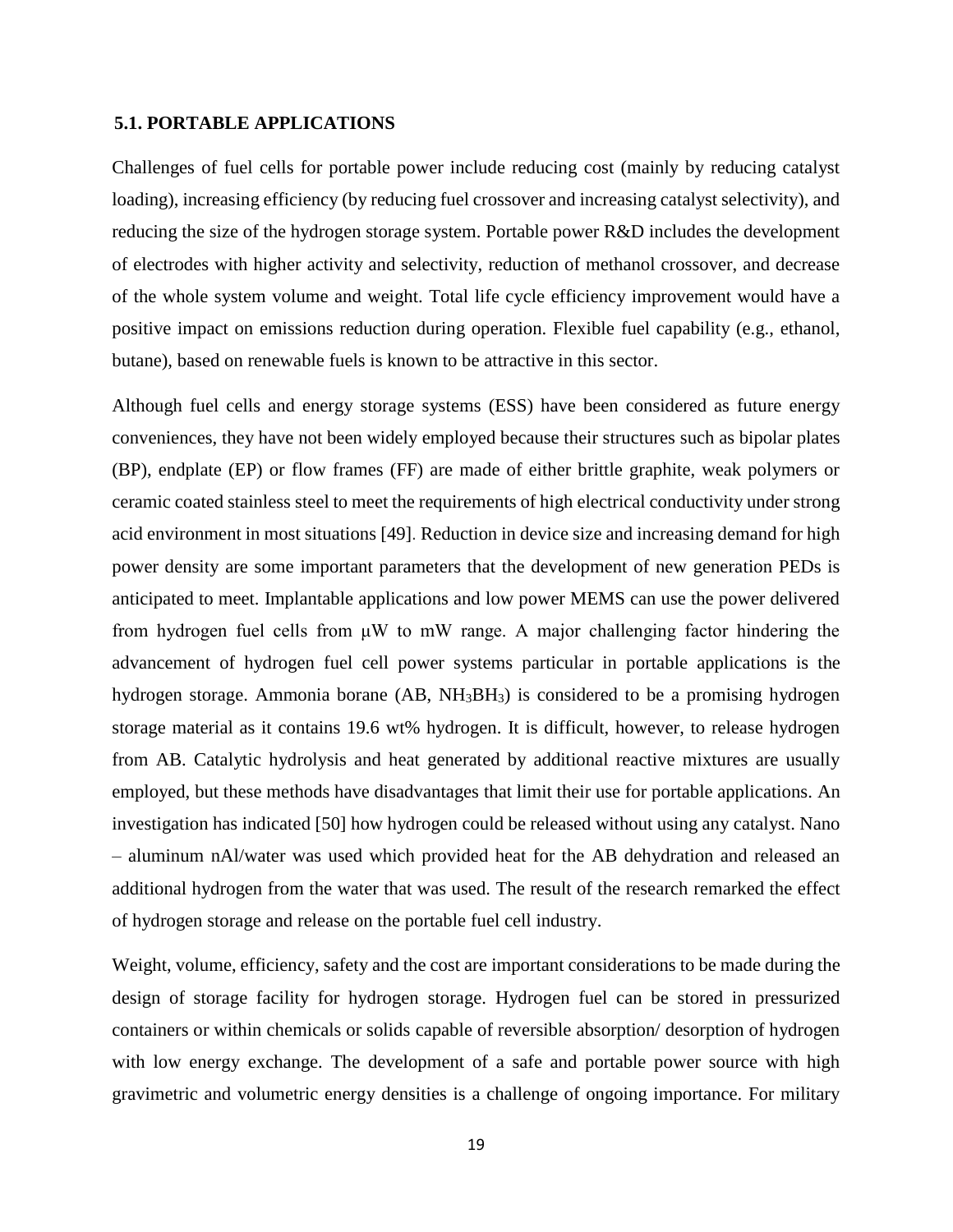and soldier-born applications, the U.S. Department of Defense Operational Energy Strategy report cites reducing fuel demands, expanding energy storage and conversion options, and improving energy security as being critical to national security. According to the report by [51], there is a significant need to lighten the load (reduce mass) that soldiers are required to carry. Energy storage and power requirements can be expected to increase with advances in electronics, sensors and communications equipment [53].

Reducing the general mass of the present power sources remains one of the reasons that is urging the fuel cells application. This phenomenon is possible due to chemical energy stored in a number of fuels. According to figure 3, the fuel cell system mass has a base line which is offset by the large specific energy of the fuel. As the mission length and energy needed increases, the specific energy of the fuel can also lead to a net mass savings compared to other portable power sources like batteries. Irrespective of the chemical energy stored in fuel, converting the energy into a usable (electrical) form can be challenging. Additional balance of plants is sometimes needed during the conversion process which in effect increases the weight, size and parasitic losses. Portable applications demand simple approaches in making them work effectively. Some factors that are considered when selecting fuel for any portable device is whether the fuel is safe to use, safe to handle, storable, transportable, cost effective, and have large gravimetric and volumetric specific energies (i.e. high energy densities). The fuel requirement is also highly dependent on the system design. Due to these factors, a number of portable fuel systems rely on alcohol fuels which involves using direct and reformed methanol, ethanol and sometimes very large alcohols [54- 56]. Such fuel offers logistical advantages whiles providing large energy densities due to their stabilities in liquid forms  $[56 - 58]$ .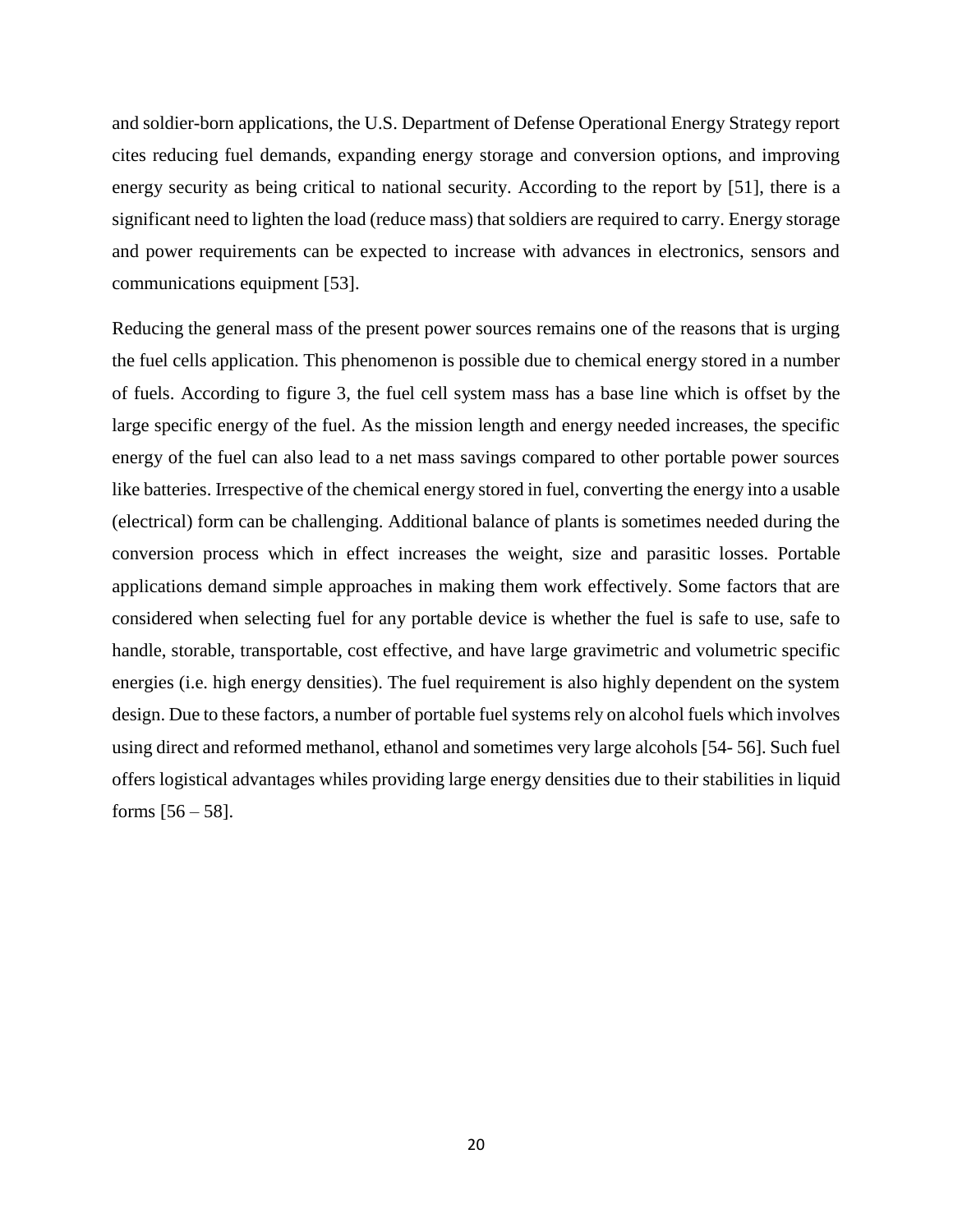

Fig 4: The mass of energy storage and conversion materials is plotted as a function of mission length, or mission energy requirement (65).

An investigation on nitrogen bearing compounds (e.g. hydrazine hydrates) has also been proposed as well as that of metal hydrides for portable applications  $(59 - 61)$ . Alane (Aluminum Hydride, AlH3), was also carefully studied as a hydrogen storage material for use in portable applications by (62). Normally Aluminum hydride goes into an endothermic dehydrogenation process through heating. It further undergoes an endothermic reaction through dehydrogenation process; decomposing to hydrogen (H2) and Aluminum. Alane provides a reasonable volumetric hydrogen capacity at a density of (1480 kg m3 ) with a gravimetric H2 capacity of greater than 10%wt (63); a larger volumetric hydrogen capacity than liquid H2 (63). Alane has its own disadvantages as well; the large hydrogen fugacity of Alane prevents it from being thermodynamically stable at room temperature. Moreover, only metastable polymorphic phases of Alane can be formed from applications near ambient conditions (64). It is possible for a metastaABble Alane to undergo a controlled thermal dehydrogenation under normal operating conditions.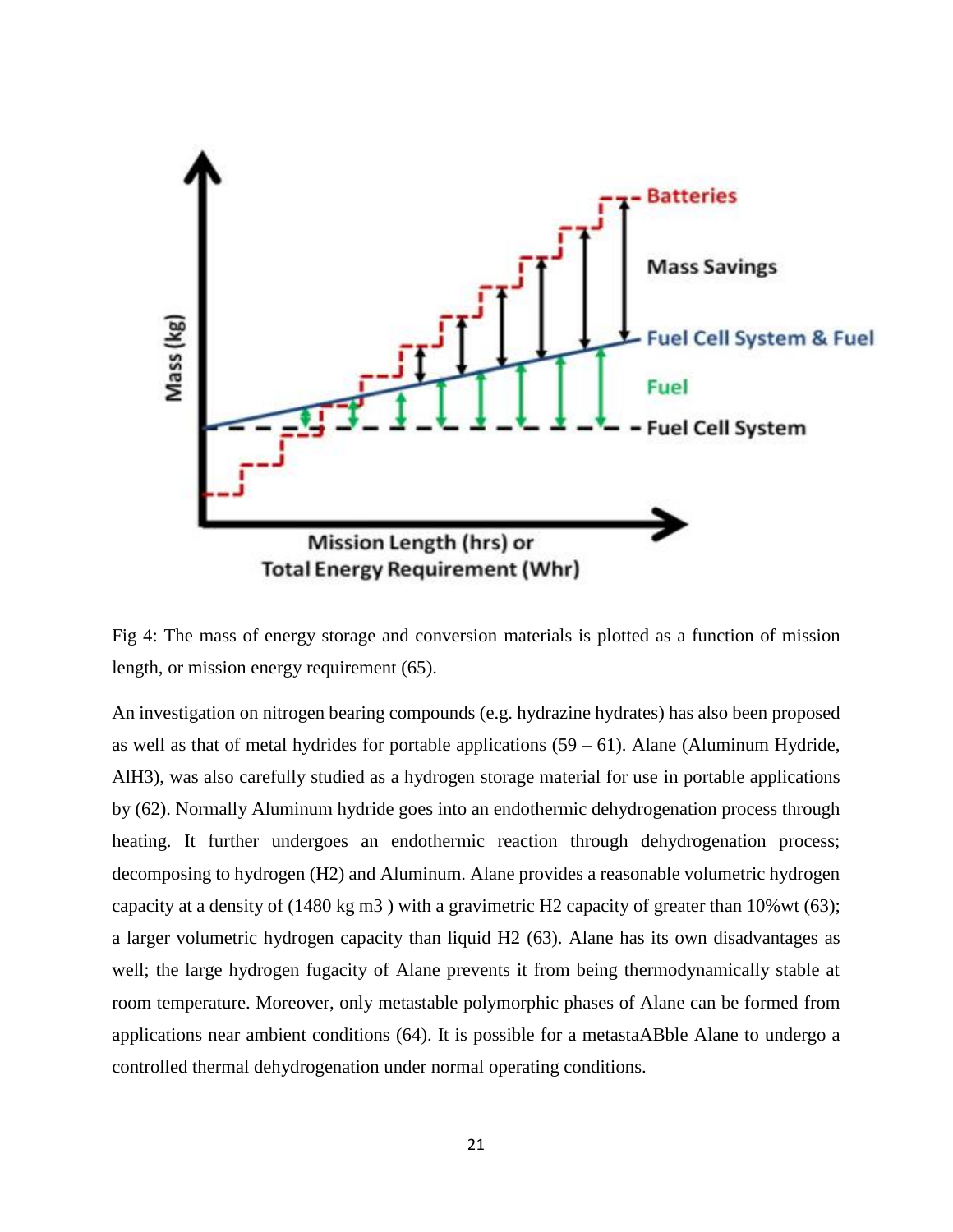There has been also a rapid improvement in the usage of Alane as Reilly et al (65) investigated using Ti doped Al powder and various amines to reversibly form AlH3 – amine adducts under modest H2 pressures  $(65 - 70)$ . The risk associated with Alane remains the major concern hindering its' patronage in portable fuel cell applications. This is normally as a result of over pressurization. It's a condition where the hydrogen formed from the dehydrogenation process exceeds the pressure the system can handle; either in a storage vessel or as it is fed to the fuel cell.

Insufficient usage of fuel during operation process could lead to serious scenarios. Situations where Alane fuel is stored at a sufficiently elevated temperature could all lead to such a phenomenon. A pressure relief is often used to seal the fuel side in most portable applications. To both safely operate and maximize the system's energy density, excess H2 should not be purged on a regular basis. This presents a challenge because H2 has a large specific volume of 11.9 m3 kg1 at ambient conditions. If it is not properly controlled and/or a runaway condition is encountered, the H2 pressure can cause a catastrophic failure. With these concerns, theory was developed and applied to explore Alane as a H2 storage material for a portable, low temperature fuel cell system by (50jmo). The study demonstrated the benefits of using an Alane as a  $H_2$  storage media for a portable fuel cell system. A significant portion of the work was directed towards highlighting the risks as well. The most significant were those associated with an over-pressurization of the H<sup>2</sup> storage vessel. Such a failure could occur due to a disruption within the fuel cell system or a change in conditions. Also of concern with the use of Alane was that it is metastable in the vicinity of ambient and dehydrogenation conditions. If it is sufficiently perturbed, it could lead to a catastrophic event. For military applications there is prospect of projectiles, crushing, and extreme operational environments that raise concern.

One major factor hindering the commercialization of fuel cells in portable applications is developing low – cost material to make it cheap and fairly affordable (71). The cost of a fuel cell is highly dependent on the Membrane electrode assembly (MEA) components including the polymer electrode membrane, catalyst and the gas diffusion layer as this form about  $40 - 50\%$  of the cost of a fuel cell. About one – third of the stack cost is contributed by Pt alone (72) though this has been reduced in the past few years in 2008 where it represented over half of the cost (73). Nafion membranes which are a product from DuPont normally cost US\$ 800m−2. This therefore makes the MEAs the single largest contributor of the total cost of the fuel cell. Using hydrogen in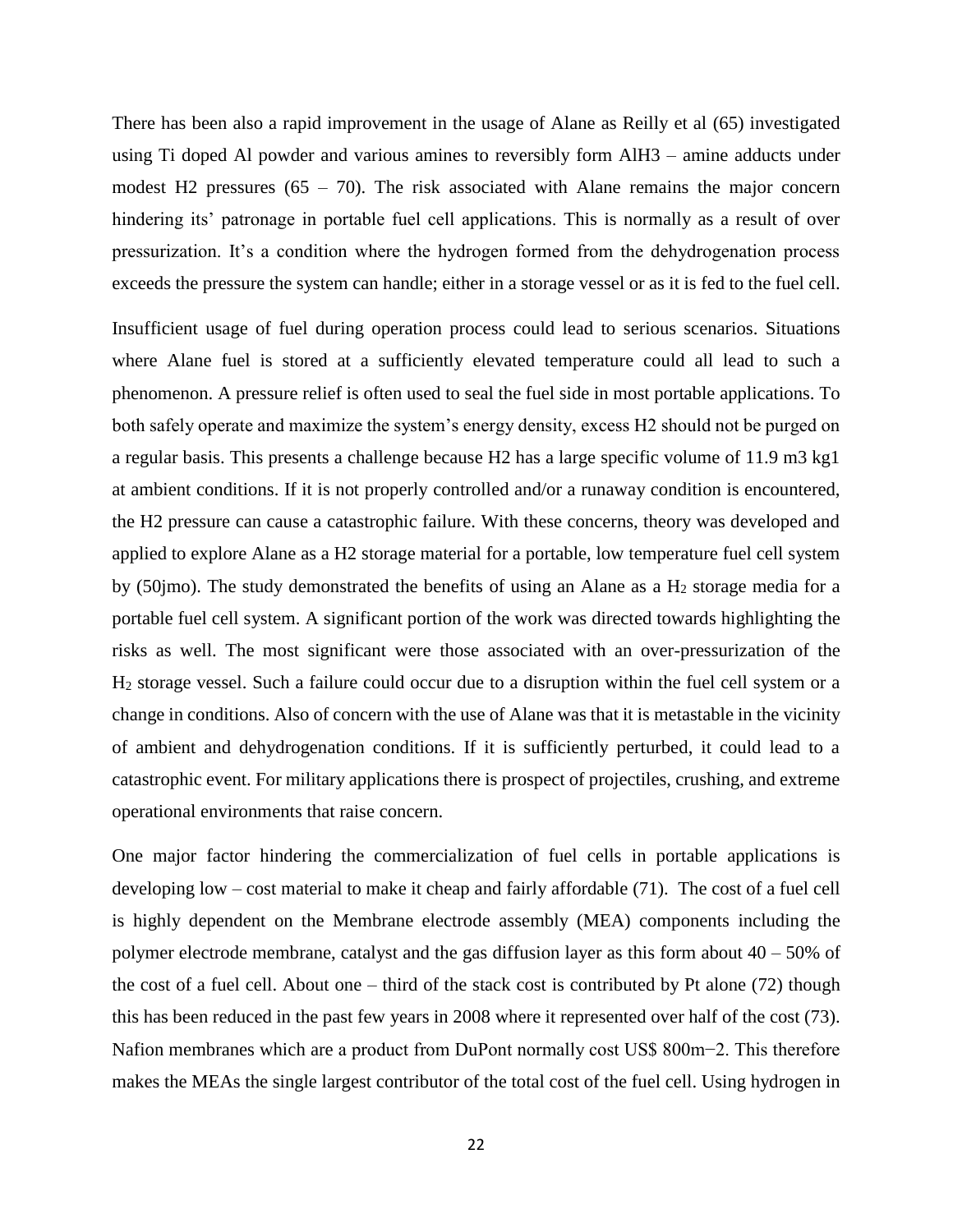fuel cells is more efficient when compared to traditional technology leading to higher quality of energy with lesser waste products. The higher efficiency of the fuel cell does not always presume the initial cost being higher as well. It is therefore imperative that for PEMFCs to gain solid grounds and compete with other available power sources, its capital cost must reduce as well (74,75) . According to (76), if the cost of other components of the fuel cell is also reduced and can bring the overall cost down toward commercial cost, it will help in achieving the main performance goal. Current research and investigations in the fuel cell industry is geared towards developing alternative cost effective and efficient membrane as well as a catalyst material. This also involves using PEM materials instead of the traditionally used high cost Nafion membranes. Other researches include using other catalysts materials in place of traditionally used high cost and limited abundance platinum metal (77 – 84).

The energy and power density of the device should generally be high for most portable devices. Li –ion batteries supply approximately 200Wh kg−1 as its power density. This means for hydrogen power cells to be able to compete with others already in the market, it must generate a higher power density. A high reaction rate at the electrodes and proton transfer rate across the PEM is needed to make this happen. Hydrogen fuel cell uses Nafion membranes as PEMs. The main function of PEM is to transport protons generated in the anode chamber of the fuel cell to the cathode chamber while keeping the reactants and products of one chamber of the fuel cell to the cathode chamber. A perfluorosulfonic acid membrane can attain a high level of proton conductivity (i.e approximately 0.1 Scm−1). This demands 100% hydration for this to materialize and note that this is a state of the art Nafion. This condition affects the hydrogen fuel cells from operating at high temperature (>60–80°C) at normal atmospheric pressure. It therefore requires fuels that are fully hydrated that is hydrogen 116 Compendium of Hydrogen Energy and oxygen/air, in order to function properly. Hydrogen fuels are often generated from hydrocarbons (such as gasoline and natural gas) reforming using water gas shift reactions but they are normally contaminated with carbon monoxide (CO) constituting 1%. The gas produced (CO) causes poisoning at the anode precisely at the low operating temperature of the cell. In order to prevent the CO poisoning a high temperature of approximately 100°C is required and also to speed up the reactions at the anode kinetically. Again when the operating temperature is high the importance of water management is eliminated. Therefore, development of alternative PEMs that require low hydration conditions for achievement of high proton conductivity and CO tolerant catalysts are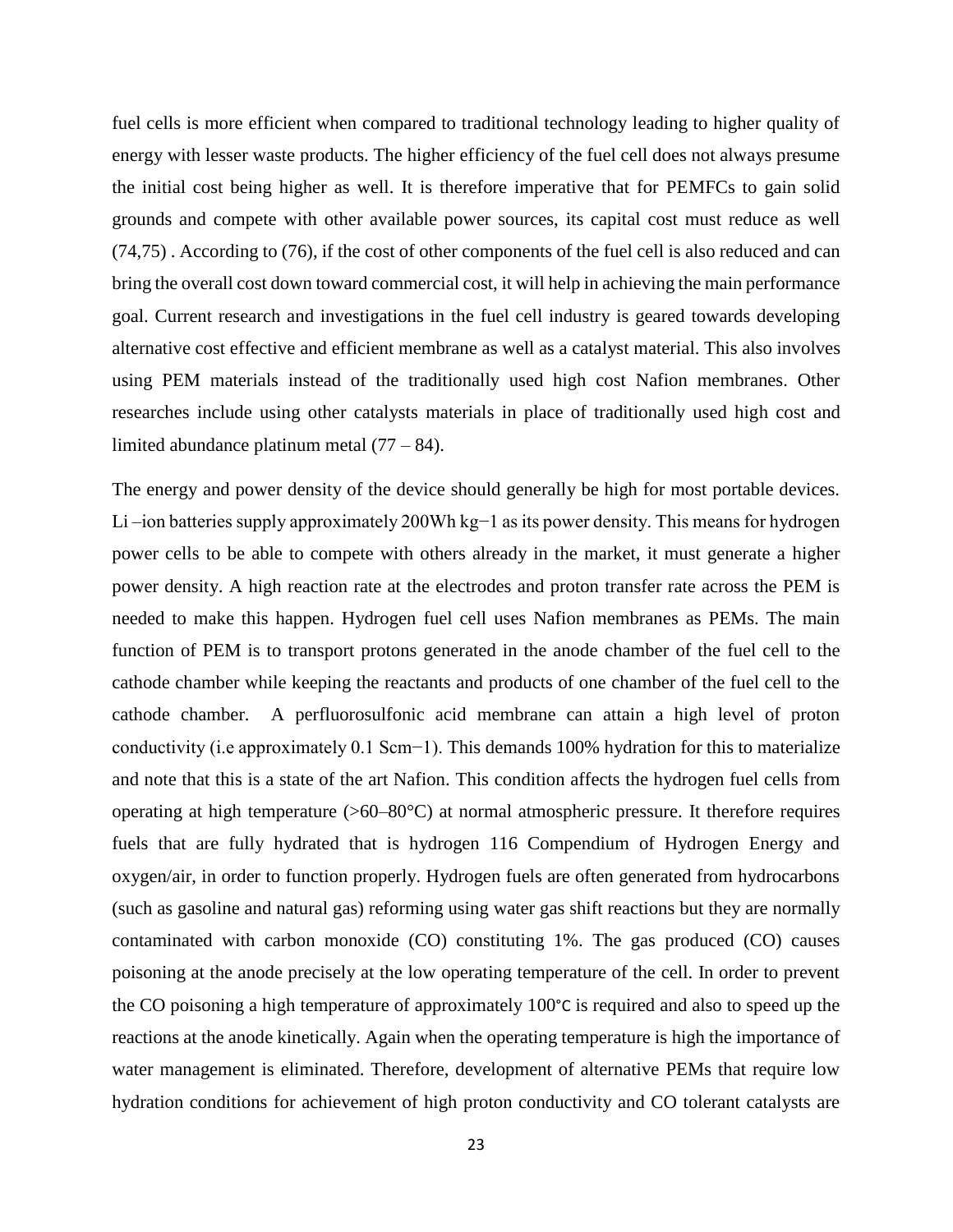required in order to increase the efficiency of hydrogen fuel cells toward practical portable applications (84).

#### **5.2. STATIONARY APPLICATIONS**

The vision to support the European Union's 20-20-20 targets for emissions, efficiency and energy sources is very important and stationary fuel cell systems can be a possible solution to meet that target. The important role stationary fuel cells systems can play in the energy industry is dicey as a number of factors should be carefully considered. These factors usually forms the building block or perimeter hindering the further progress of this useful technology. Cost, environmental benefits of reduced emissions, quiet operations relatively and the possibility of being autonomous from mainstream power suppliers for end users remain some advantages of the stationary fuel cell systems if well explored. These merits could be categorized under three main areas; reliability, durability and affordability. Fuel cell systems should be able to be reliable enough to supply power continuously just like the centralized power grids, they should have an operational lifetime equal to existing that of domestic and commercial boilers and generators, and must be competitive in terms of the power being delivered as well as the heat. Stationary fuel cell systems over the past few decades have been able to live up to expectations in terms of reliability and durability though some researchers may not agree in totality. The most challenging area in this field is related to the cost though the world at large is equally making some progress (85) to make it cheaper and affordable.

Cost undoubtedly plays a very important role in the commercialization of stationary fuel cell systems worldwide. The cost of stationary fuel cell systems operating currently is normally between 25000 – 40000 euros per kWe (85). An investigation performed by NREL in the USA indicated that the prices of 249 units either completed or to be installed in the USA to the end of 2012 or early 2013 are ranged between 3000 and 21,000 \$/ kWe (2200 - 15,500 euros /kWe). These are prices and not costs and are without incentives. With incentives ranging from 2000 to 5500 \$/kWe, the prices fall to \$1000 to \$19,000/ kWe (41). The size and maturity of the units depicts the cost noting that smaller units are more expensive than larger units on a cost/kWe basis, while the cheaper in terms of cost per kWe installed are the larger fuel cell units. An evidence recently suggested that units produced by Fuel Cell energy and ClearEdge are increasing economically without any form of public support. These units could be best used for CHP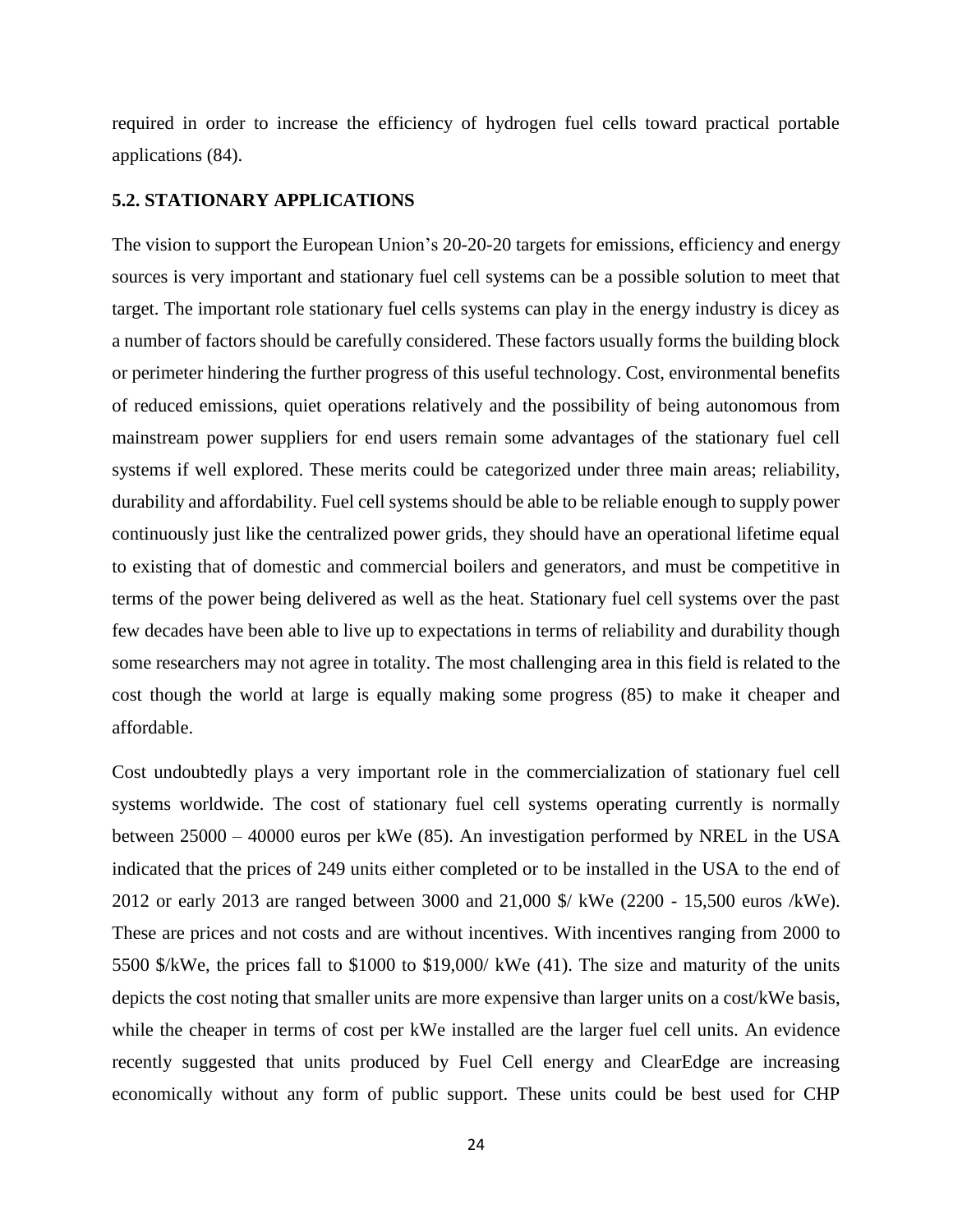applications for large buildings. Quite a number of them is recently being used in Europe including London (82). However, the cost/price of smaller fuel cell systems in the kWe range is higher in relation of that of the larger units. The Ene – farm project for residential units in Japan was between 20000 to 25000 euros /kWe range. It is evident that there is a market, and a growing market, for stationary fuel cell systems. To achieve mass market success for the commercialization of stationary fuel cell systems, an extra emphasis should be placed on cost targets. Domestic micro – CHP products normally have these targets already developed and usually set by the public sector. A target set by METI in Japan as at 2008 aims at micro – CHP fuel cell systems meeting an estimated cost of 3700 – 4450 euros between 2020 and 2030 (87– 88). The Department of Energy in the USA also anticipate the cost of 2kWe unit being \$1000, whilst the European FCH JU has a target of V5000/kWe plus household heating by 2020 as set out in the revised Multi-Annual Implementation Plan (89– 92).

A major means of transforming the stationary fuel cell sector is to support the industry with funds from the public sector. This could be done in the form of capital subsidies as done in Rhine – Westphalia in Germany (93). It can also be done through capital support and feed in tariff pricing as seen in South Korea (94) or what is practiced in the United States where there are other incentives usually at the State level with the incentives varying up to \$5500/kWe. This approaching is one of the fastest way of reducing the general cost and higher prices of stationary application system and also led in better competition with other energy systems. The Ene – Farm micro – CHP system received a total support of about 3300 euros forming one fourth of the total unit price with tax being inclusive (94). The regions or cities also have additional subsidies as well in Japan to support stationary fuel cell systems as seen in Nagoya (95). Public support is an important early market incentive for stationary fuel cells systems, be this in the form of capital subsidies like what was experienced in South Korea [92].

The long term success of stationary fuel cell systems will depend upon on costs reductions, and more innovative marketing activities. Deployment of small number units of stationary fuel cell systems is very important even though the main objective is to hit the large market. The commencement of any new technology usually starts with an early market. This is specifically very small units are deployed and developers receive experience and also deal with issues surrounding such technologies. It therefore can move down the cost reduction curve. The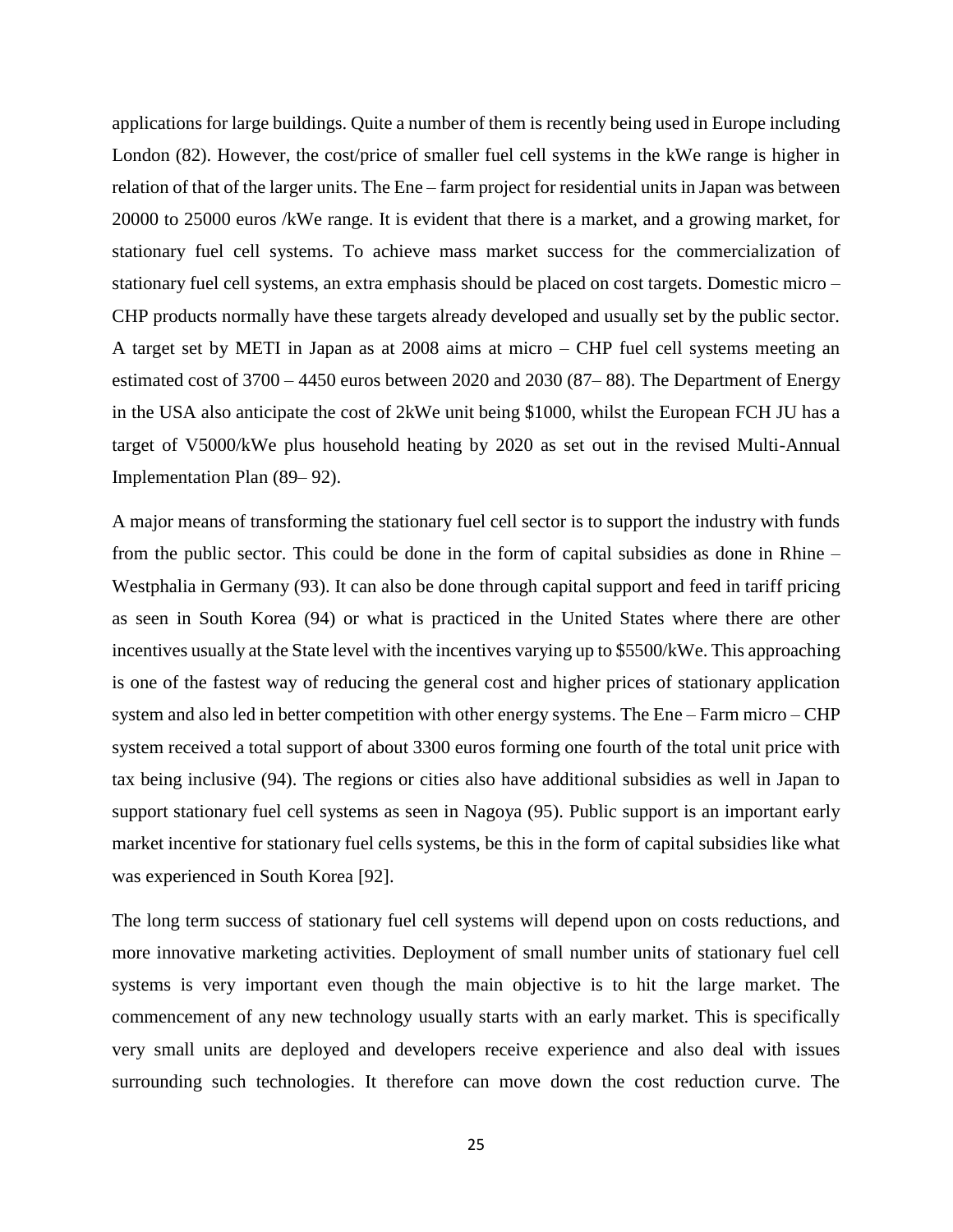deployments of stationary fuel cell systems during this early markets periods is usually achieved considering the help of a number of factors. With all new technologies and products there are always 'early adopter' style customers who are willing to purchase products or services above the prevailing price offered by competitive products or solutions.

In addition there are early markets where due to specific local circumstances the proposition of a new product or solution need not be as stringent as in other markets. The best example in recent years of early markets for fuel cell and hydrogen technology has been the work undertaken by the UK H2 Mobility project [97]. This public-private collaboration is examining the ways and means of achieving commercialization of fuel cell vehicles in the UK. Using surveys and focus groups the project identified segments in the UK car buying population that are sufficiently interested in fuel cell vehicles to be willing-to-pay a premium price for a fuel cell vehicle. Two sectors were identified: 'Innovative Greens' and 'Well off Technology Enthusiasts'. Although representing only about 10% of the car buying public they nonetheless represent a potential early market for fuel cell vehicles in the UK (95). A similar activity is required for the stationary fuel cell sector. It is apparent that although costs are important, there are early markets where the total value proposition of stationary fuel cell systems is attractive to end users. Amongst the various reasons reported for customer purchase decisions are the 'green credentials' of lower emissions and higher fuel efficiencies, whilst more practical operational considerations, most notably autonomy and reliability of supply are as equally, if not more important, and customers are willing to pay a premium, albeit it may not be very great.

To be able to identify the early deployment opportunities properly by developers, it's very important to consider market segmenting. This is where the stationary fuel cell system is attached to another product being sold on the market to cover the cost of the stationary fuel cell. An example is attaching the system to a building product being sold on the market as seen in the Ene – farm project in Japan although subsidies are available for the sale of a residential CHP fuel cell systems. A number of sales are being made when the two products are sold together instead of selling them separately as it would have been done under normal circumstances. This makes the building more environmentally friendly attracting a number of customers. Again in London, planning authorities consider a building to be favorable only if it's green. Several large commercial developments in London in the past few years have been constructed with large fuel cell CHP units incorporated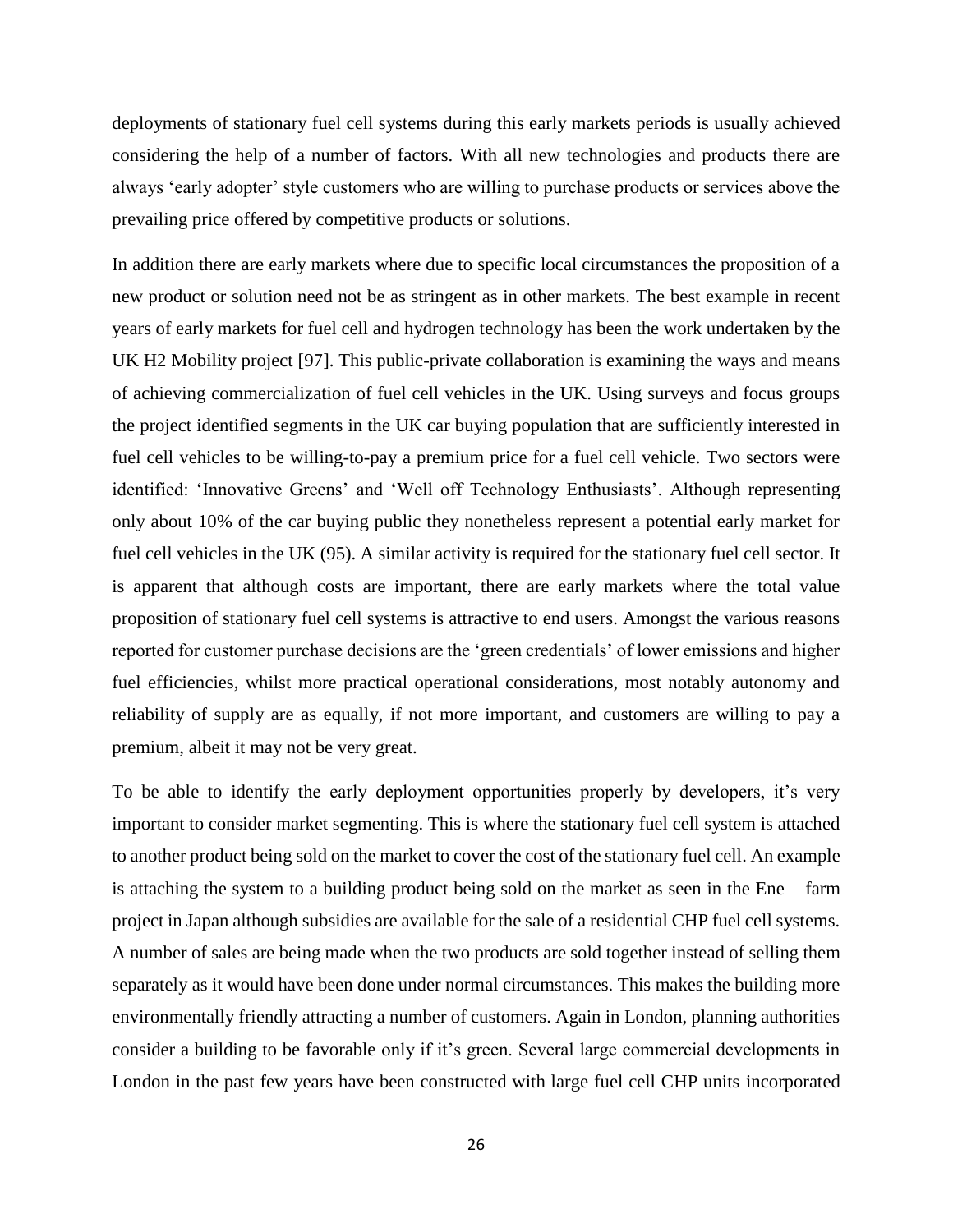[98]. An office user intending to rent a place in central London as well as a retailer was attracted to the shop due to the Quadrant development in the Regent Street area of London according to (99). Most corporate users have the responsibility of protecting the environment for both their customers and their own employees hence this would make more corporate users become attracted to the project.

Again the autonomy of power and heat that fuel cell systems can provide to end users remains another challenge which when improve can make stationary systems become very attractive. Since stationary fuel cell systems may have some independence from the usual power grid, in situations where there are blackouts end users may not experience it that much as it has been proven to be very reliable in terms of heat and power. There are serious cost implications whenever there is a blackout either on the part of the domestic users or loss of productive time for commercial and industrial users (95). Similarly stationary fuel cell systems offer end users the prospect of better control over their energy costs. As energy costs continue to rise, for example in Europe, the attractiveness to large energy users of autonomy from the grid is likely to prove increasingly attractive. These examples of early market deployment demonstrate the importance of identifying those opportunities where the value of a stationary fuel cell system to an end user can be enhanced through additional benefits over and above simple cost competitiveness, or where the fuel cell system is part of a larger offering (99).

#### **SUMMARY**

In a nut shell, the future prospect of fuel cells replacing traditional fossil fuels is very bright though the acceptance of this good and innovative technology is still undergoing some setbacks due to the factors stated above in this paper. The challenges faced by the entire industry cuts across through the 3 main sectors. Cost reduction is the main challenge hindering the progress of the industry.

Some of the challenges would demand stake holders educating the end users about the benefits of championing this cause and researchers doing extensive work to model new and advanced technology to make it cheap and affordable in cost but very durable with a longer life span. Supporting the sectors with funds from government subventions could be a major boost to the industry particular in the stationary sector as experienced in Rhine – Westphalia in German. Feed in Tariffs pricing could be structured by the government as seen in South Korea and even the United States. The portable sector can also become extremely viable if the cost is actual reduced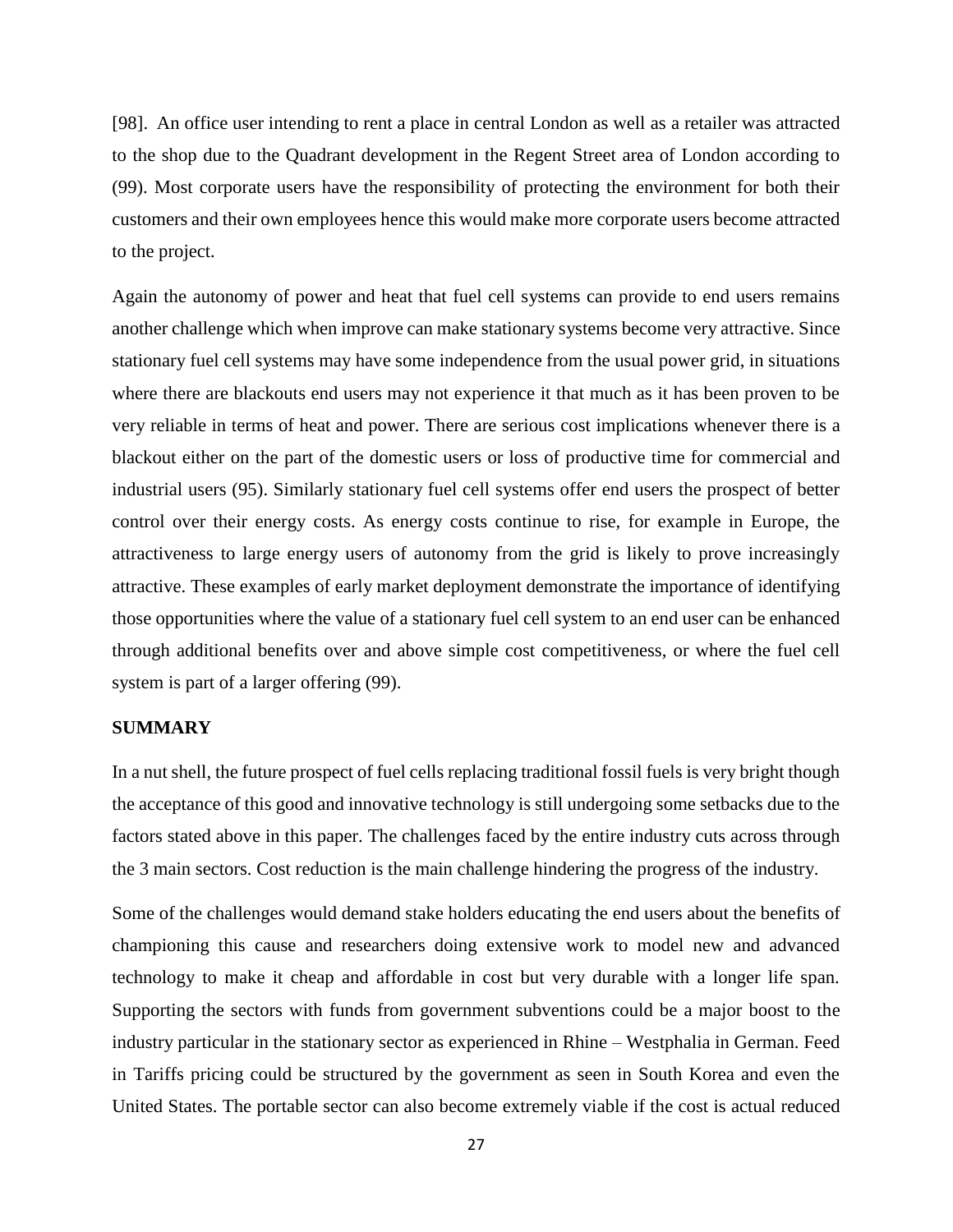by reducing the catalyst loading, increasing the efficiency through the reduction in fuel crossover and increasing the catalyst selectivity. Again reducing the size of the hydrogen storage system are some pragmatic ways of actually making the fuel cell appealing to consumers and attractive too as it being bulk usually do not encourage people to patronize the product. This in effect means reducing the whole systems weight and volume. If all these recommendations are carefully considered and put into action, fuel cells can actively compete with other storage devices or probably become the best among its competitors. It is also worth noting that (100) argued that the real barriers to fuel cell scaling-up are neither the development of a hydrogen fueling infrastructure and market nor issues with hydrogen, but challenges within the fuel cell itself. His research further stipulated that reliability of fuel cell for end users was more important compared to its durability yet this serious issues received little attention by the entire research community around the globe. Problems in relation to uniform flow distribution in the fuel cell was gradually being curbed due to the advancement of theoretical solutions in the fuel cell industry hence cost, durability and reliability of fuel cell has improved tremendously in recent times. Failures of most fuel cell stacks were as a result of uneven flow distribution in the cells. Integrating fuel cell with other technologies in the field of science like material, process control and catalyst is one of the important was of improving the viability of the fuel cell industry. These simply iterates that building a new business model, experiments, chemistry, materials, control, design and manufacturing can create technical measures for substantial improvement of durability, reliability and robustness, while the development of markets will result in cost reductions, which would substantially accelerate the commercialization of fuel cells in the near future (100).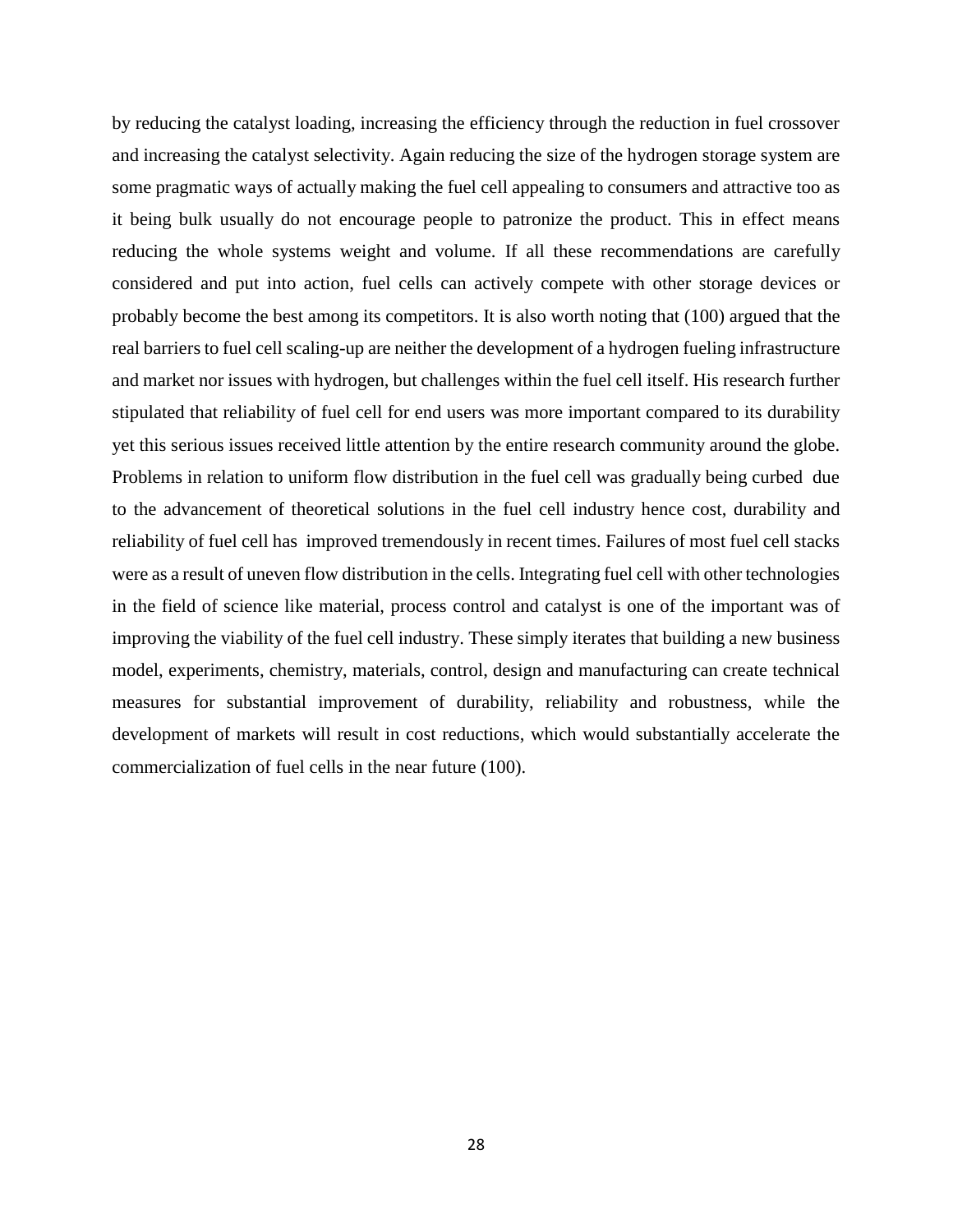#### **REFERENCES**

- 1. A. Alaswad, M. Dassisti, T. Prescott, A.G. Olabi. Technologies and developments of third generation biofuel production. Renewable and Sustainable Energy Reviews 51 (2015) 1446–1460.
- 2. Intergovernmental Panel on Climate Change, 2011. Renewable Energy Source and Climate Mitigation. Special Report on Renewable Energy Sources and Climate Change Mitigation
- 3. Carter, D., Wing, J., 2013. The Fuel Cell Industry Review 2013. FuelCellToday Johnson Matthey PLC.
- 4. Hart, D., Lehner, R., Lewis, R.., 2014. The Fuel Cell Industry Review, 2014.
- 5. Kundu, P. P., Dutta, K. Hydrogen fuel cells for portable applications. Compendium of hydrogen Energy, 2016 Pages 111 – 131.
- 6. Coleen S. Spiegel , *Designing & Building Fuel Cells-1 st edition*, 2007
- 7. Omar Z. Sharaf, Mehmet F. Orhan, *An overview of fuel cell technology : Fundamentals*  and applications, 13<sup>th</sup> February 2014
- 8. A. Alaswad, A. Palumbo M. Dassisti, A.G. Olabi. Fuel Cell Technologies, Applications, and State of the Art. A Reference Guide. Accepted in Reference Module in Materials Science and Materials Engineering (MATS). 2016 Elsevier Inc. All rights reserved.
- 9. Umberto Lucia, Overview on fuel cells, 20<sup>th</sup> October 2013
- 10. NASA.gov, 2015. Summary: Space Applications of Hydrogen And Fuel Cells. [http://www.nasa.gov/topics/technology/hydrogen/hydrogen\\_2009.html](http://www.nasa.gov/topics/technology/hydrogen/hydrogen_2009.html) (Accessed: 1/11/2015)
- 11. G. Cacciola, V. Antonucci, S. Freni, *Technology up date and new strategies on fuel cells*, 2001
- 12. Vladimir S. Bagotsky, *Fuel Cells: Problems and Solutions*, 2009
- 13. James Larminie, Andrew Dicks, Fuel Cell System Explained-2<sup>nd</sup> edition, 2003
- 14. S. Mekhilef, R. Saidur, A. Safari, *Comparative study of different fuel cell technologies*, 21 October 2011
- 15. J.M. Andu´ jar, F. Segura, *Fuel cells: History and updating. A walk along two centuries*, 25th March 2009
- 16. L. Carrette, K. A. Friedrich and U. Stimming, *Fuel Cells : Fundamentals and Applications*, 2001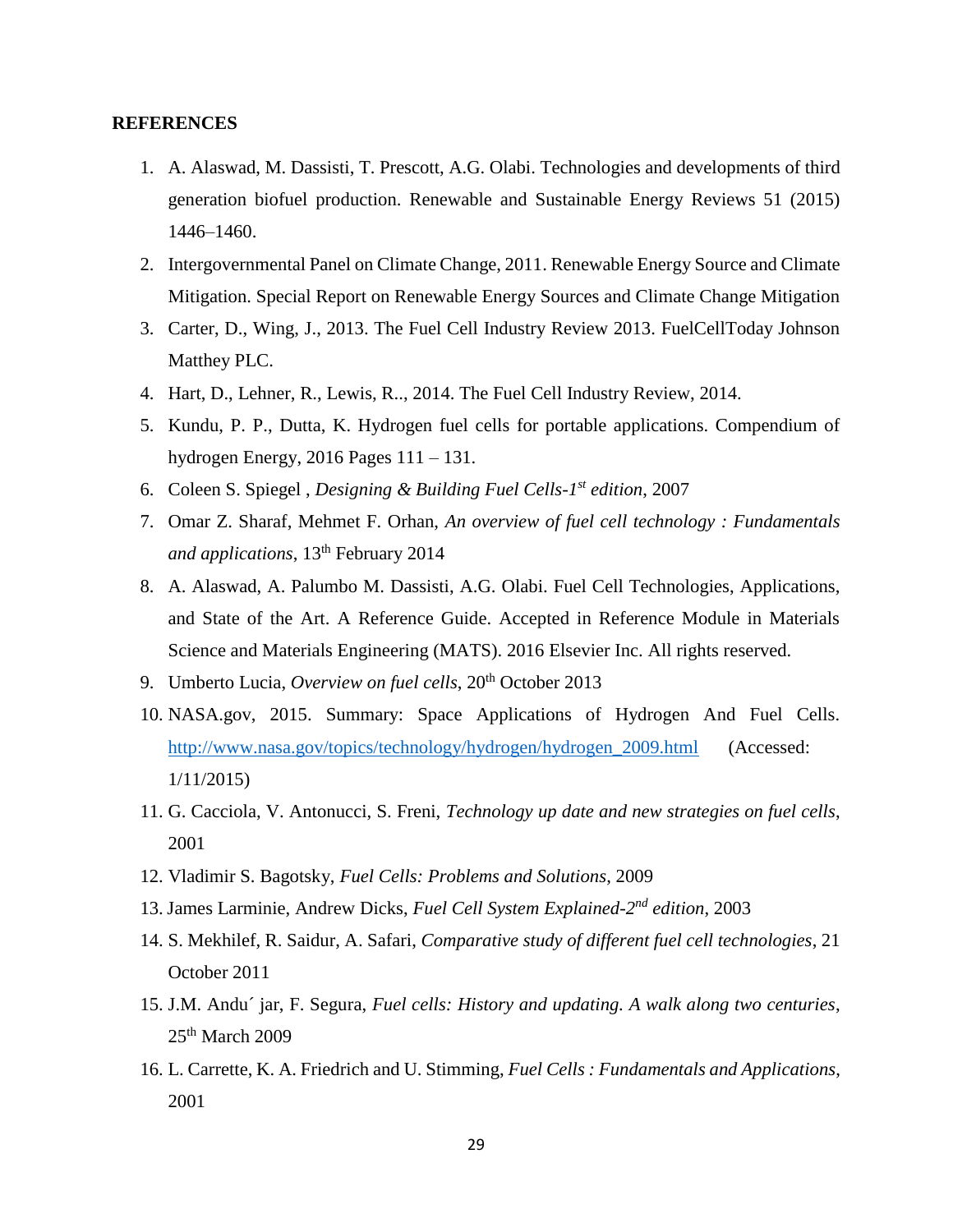- 17. Ashok S. Patil, Terry G. Dubois, Nicholas Sifer, Elizabeth Bostic, Kristopher Gardner, Michael Quah, Christopher Bolton, *Portable fuel cell systems for America's army:*  technology transition to the field, 2<sup>nd</sup> June 2004
- 18. Jung-Ho Wee, *Which type of fuel cell is more competitive for portable application: Direct*  methanol fuel cells or direct borohydride fuel cells?, 1<sup>st</sup> September 2006
- 19. Kundu, A., Jang, J.H., 2009. Applications—portable | portable devices: fuel cells. In: Garche, J. (Ed.), Encyclopedia of Electrochemical Power Sources. Elsevier, Amsterdam, Netherlands. pp. 39–45.
- 20. Chang, H., Kim, H., Choi, Y.S., Lee, W., 2009. Critical issues in the commercialization of DMFC and role of membranes. In: Zaidi, S.M.J., Matsuura, T. (Eds.), Polymer Membranes for Fuel Cells. Springer, New York, USA, pp. 307–340.
- 21. Suominen, A., Tuominen, A., Kantola, J., 2011. Analyzing prospects of portable fuel cells with an expert opinion study. Futures 43, 513–524.
- 22. Stone, C., 2007. Fuel cell technologies powering portable electronic devices. Fuel Cells Bull. 12–15.
- 23. Cook-Chennault, K.A., Thambi, N., Sastry, A.M., 2008. Powering MEMS portable devices—a review of non-regenerative and regenerative power supply systems with special emphasis on piezoelectric energy harvesting systems. Smart Mater. Struct. 17, 043001 (1)- 043001 (33).
- 24. Shimizu, T., Momma, T., Mohamedi, M., Osaka, T., Sarangapani, S., 2004. Design and fabrication of pumpless small direct methanol fuel cells for portable applications. J. Power Sources 137, 277–283.
- 25. Achmad, F., Kamarudin, S.K., Daud, W.R.W., Majlan, E.H., 2011. Passive direct methanol fuel cells for portable electronic devices. Appl. Energy 88, 1681–1689.
- 26. Kamarudin, S.K., Achmad, F., Daud, W.R.W., 2009. Overview on the application of direct methanol fuel cell (DMFC) for portable electronic devices. Int. J. Hydrogen Energ. 34, 6902–6916.
- 27. Rashidi, R., Dincer, I., Naterer, G.F., Berg, P., 2009. Performance evaluation of direct methanol fuel cells for portable applications. J. Power Sources 187, 509–516.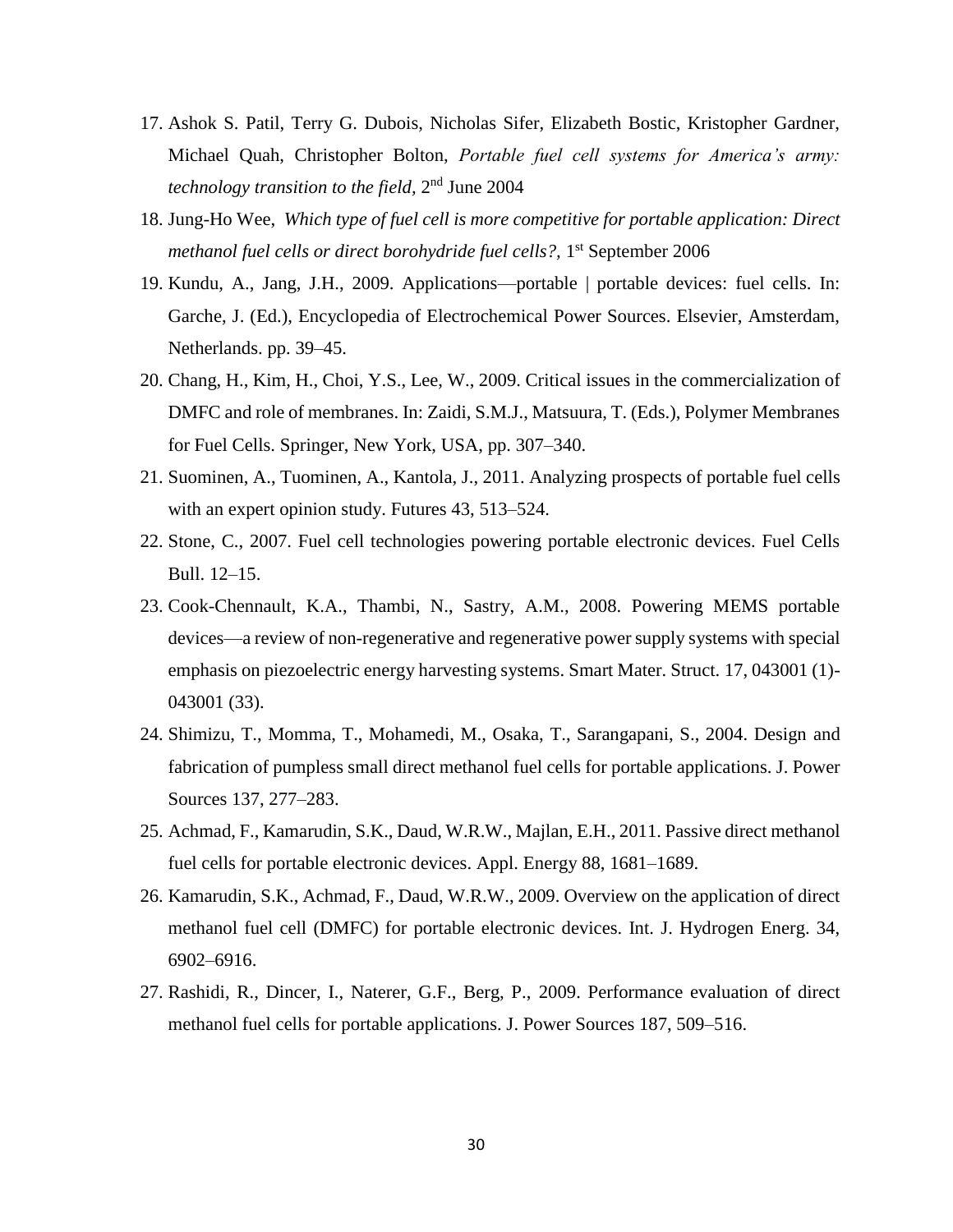- 28. Urbani, F., Squadrito, G., Barbera, O., Giacoppo, G., Passalacqua, E., Zerbinati, O., 2007. Polymer electrolyte fuel cell mini power unit for portable application. J. Power Sources 169, 334–337.
- 29. Yalcinoz, T., Alam, M.S., 2008. Improved dynamic performance of hybrid PEM fuel cells and ultracapacitors for portable applications. Int. J. Hydrogen Energ. 33, 1932–1940.
- 30. Scott, D.S., 2004. Until something better comes along! Int. J. Hydrogen Energ. 29, 1439– 1442.
- 31. Inman, K., Ahmad, Z., Shi, Z., Wang, X., 2011. Design of a proton exchange membrane portable fuel cell system for the 1st international association for hydrogen energy design competition. Int. J. Hydrogen Energ. 36, 13868–13874.
- 32. Viswanathan, B., Scibioh, M.A., 2006. Handbook of Fuel cells: Principle and Applications. University Press, Hyderabad, India, ISBN 81173715572
- 33. Kundu, A., Jang, J.H., 2009. Applications—portable | portable devices: fuel cells. In: Garche, J. (Ed.), Encyclopedia of Electrochemical Power Sources. Elsevier, Amsterdam, Netherlands. pp. 39–45.
- 34. Maynard, H.L., Meyers, J.P., 2002. Miniature fuel cells for portable power: design considerations and challenges. J. Vac. Sci. Technol. B 20, 1287–1297.
- 35. Dutta, K., Kundu, P.P., Kundu, A., 2014a. Fuel cells—exploratory fuel cells | micro-fuel cells. In: Reedijk, J. (Ed.), Reference Module in Chemistry, Molecular Sciences and Chemical Engineering. Elsevier, Amsterdam, Netherlands. http://dx.doi.org/10.1016/ B978-0-12-409547-2.10975-8.
- 36. Girish Upreti , David L. Greene , K.G. Duleep, Rapinder Sawhney, *Fuel cells for nonautomotive uses: Status and prospects*, 16th February 2012
- 37. Florian Zink, Yixin Lu, Laura Schaefer, *A solid oxide fuel cell system for buildings,* 7 th November 2006
- 38. M.J. Lavorante, L.G. Messina, J.I. Franco, P. Bonelli, Int. J. Hydrogen Energy 39 (2014) 8631–8634.
- 39. M.J. Khan, M.T. Iqbal, Appl. Energy 86 (2009) 2429–2442.
- 40. S.K. Khaitan, M. Raju, Int. J. Hydrogen Energy 37 (2012) 2344–2352
- 41. Lewis, J. Stationary Fuel Cell. Insight Into Commercialisation. international journal of hydrogen energy 39 (2014) 21896 – 21901.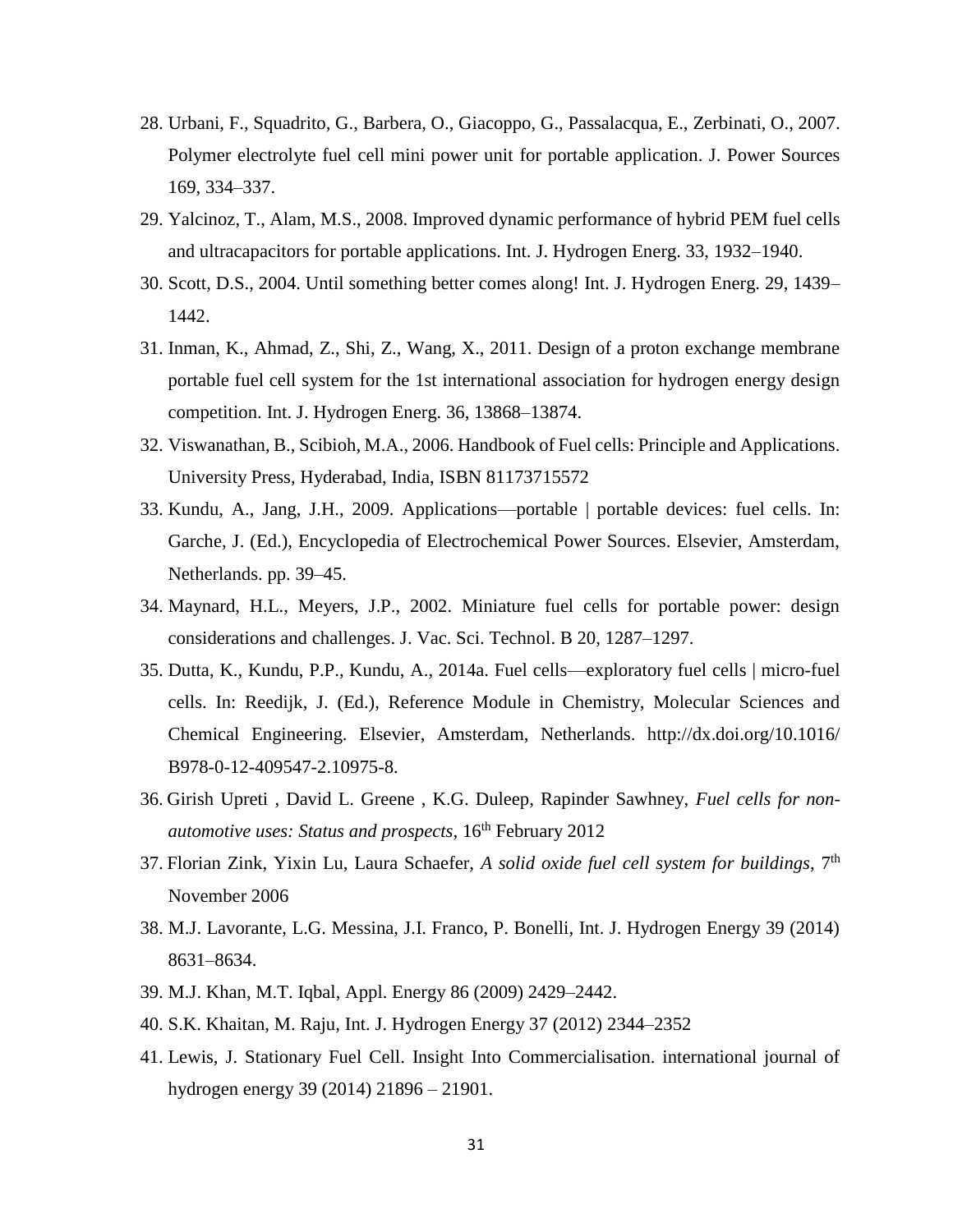- 42. The fuel cell today industry review 2013.
- 43. Toshiba presentation to the FCH JU stakeholders assembly 13th Nov 2013
- 44. IEA Insights Series 2013. CHP/DHC country scorecard Japan; 2013
- 45. ene.field website: [www.enefield.eu](http://www.enefield.eu/)
- 46. FCH JU stakeholder general assembly 2013
- 47. Fuel Cell Energy website: www.fuelcellenergy.com.
- 48. Bloom Energy website: [www.bloomenergy.com](http://www.bloomenergy.com/)
- 49. Lim, W., Lee, D., Kim, M., Choe, J., Nam, S., Lee, G. D., 2015. Composite structures for Proton Exchange Membrane fuel cells (PEMFC) and Energy Storage Systems (ESSs). Composite structures volume 134 pages 927 – 949.
- 50. Varma, A., Hanna, D., Diwan, M., 2010. Method to release hydrogen from ammonia borane for portable fuel cells application.
- 51. Assistant Secretary of Defense for Operational Energy Plans & Programs, Energy for the Warfighter: Operational Energy Strategy, U.S. Dept. of Defense, 2011.
- 52. Grew, N.K., Brownlee, B.Z., Shukla, C.K., Chu, D., 2011. Assessment of Alane as hydrogen storage media for portable fuel cell power storage. Power sources 217 (2012)  $417 - 430.$
- 53. I.M. Robertson, D.D. Graham, J. Graetz, J. Reilly, J.E. Wegrzyn, J. Location of Ti Catalyst in the Reversible AlH3 Adduct of Triethylenediamine Phys. Chem. C 114 (2010) 15207 - 15211.
- 54. E.H. Yu, U. Krewer, K. Scott, Principles and Material Aspect of Direct Alkaline Alcohol Fuel cells. Energies 3 (2010) 1499 -1528.
- 55. J.A. Kumar, P. Kalyani, R. Saravanan, Int. J. Electrochem. J.A. Kumar, P. Kalyani, R. Saravanan, Studies on Pem Fuel Cells Using Various Alcohols for Low Power Applications Int. J. Electrochem. Soc. 3 (2008) 961 – 969.
- 56. C. Lamy, E.M. Belgsir, J.M. Leger, Electrocalytic Oxidation of Aliphatic alcohols; Application of the Direct Alcohol Fuel Cell. J. Appl. Electrochem. 31 (2001) 799 – 809.
- 57. A. Serov, C. Kwak, Direct hydrazine fuel cell: A review. Catal. B Environ. 98 (2010) 1 9.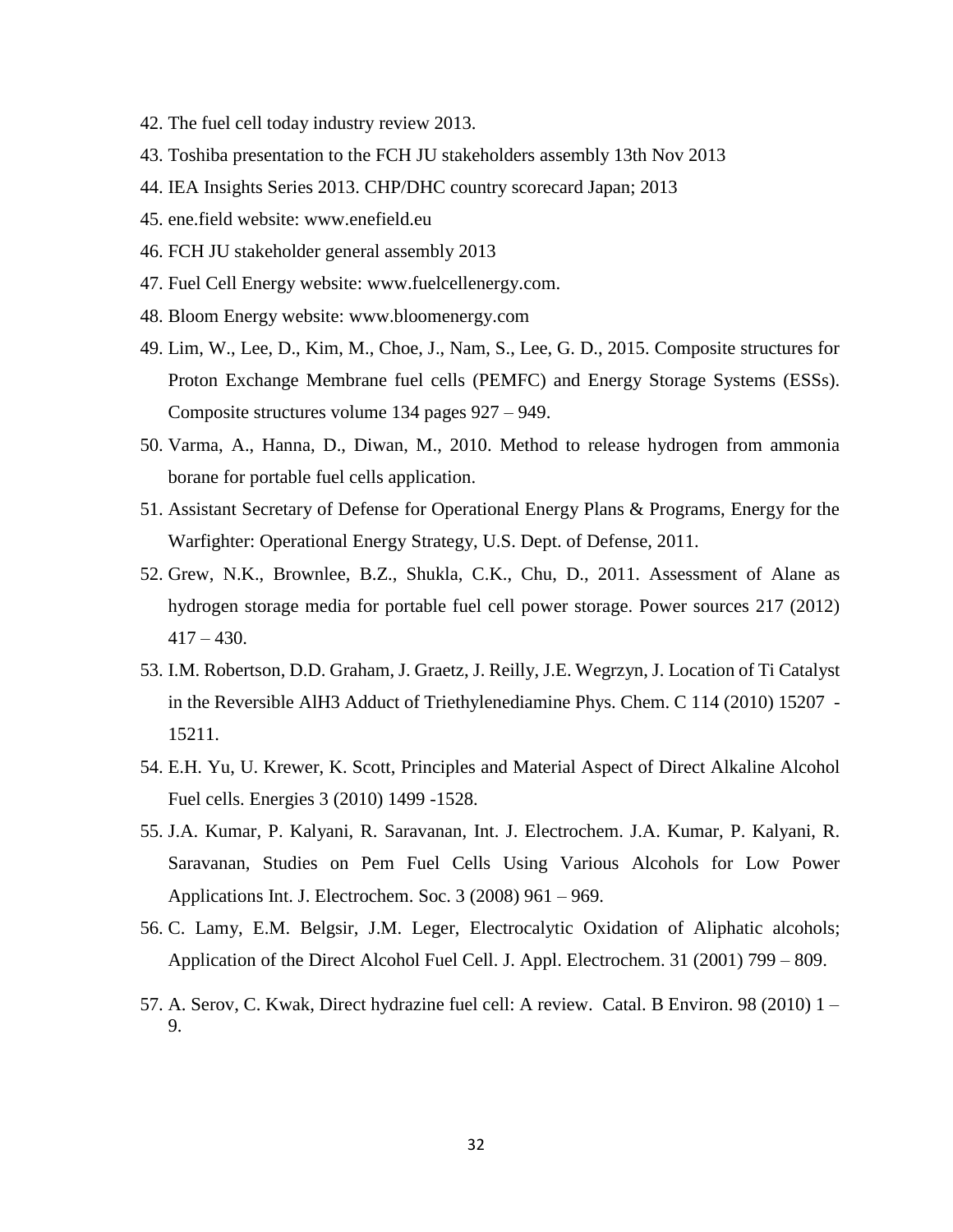- 58. K. Asazawa, T. Sakamoto, S. Yamaguchi, K. Yamada, H. Fujikawa, H. Tanaka, K. Oguro, Study of anode catalysts and fuel concentration on direct hydrazine alkaline anion exchange membrane fuel cell. J. Electrochem. Soc. 156 (2009) B509 - B512.
- 59. H.W. Li, Y.G. Yan, S. Orimo, A. Zuttel, C.M. Jensen, Recent Progress in Metal Borohydrides for Hydrogen Storage. Energies 4 (2011) 185 – 214.
- 60. H.W. Li, S. Orimo, Y. Nakamori, K. Miwa, N. Ohba, S. Towata, A. Zuttel, Material designing of metal borohydrides: viewpoints from thermodynamical stability. J. Alloy Comp. 446 (2007) 315 – 318.
- 61. H. Senoh, Z. Siroma, N. Fujiwara, K. Yasuda. A fundamental study on electrochemical hydrogen generation from borohydrides. J. Power Sources 185 (2008)  $1 - 5$ .
- 62. E. Bostic, N. Sifer, C. Bolton, U. Ritter, T. Dubois. The US Army Foreign Comparative Test Fuel Cell Programme. J. Power Sources 137 (2004) 76 -79.
- 63. J. Graetz, J.J. Reilly, V.A. Yartys, J.P. Maehlen, B.M. Bulychev, V.E. Antonov, B.P. Tarasov, I.E. Gabis. Aluminum hydride as a hydrogen and energy storage material: past, present and future. J. Alloy Comp. 509 (2011) S517- S528
- 64. J. Graetz, J.J. Reilly: Kinetically Stabilized Hydrogen Storage Materials. Scr. Mater. (2007) 56, 835-839.
- 65. J. Graetz, S. Chaudhari, J. Wegrzyn, Y. Celebi, J.R. Johnson, W. Zhou, J.J. Reilly: The Direct and Reversible Synthesis of AlH3: Triethylenediamine from Al and H2. J. Phys. Chem. C (2007) 111, 19148-19152.
- 66. D. Lacina, J. Reilly, J. Johnson, J. Wegrzyn, J. Graetz: The Reversible Synthesis of Bis(Quinuclidine) Alane. J. Alloys Compd. (2011) 509S, S654-S657.
- 67. D. Lacina, J. Wegrzyn, J. Reilly, J. Johnson, Y. Celebi, J. Graetz: Regeneration of Aluminum Hydride using Trimethylamine. J. Phys. Chem. C (2011) 115, 3789-3793.
- 68. D. Lacina, J. Wegrzyn, J. Reilly, Y. Celebi, J. Graetz: Characterization of Dimethylethylaminealane and the Regeneration of Aluminum Hydride. Energy Environ. Sci. (2010) 3, 1099-1105.
- 69. J. Graetz, J. Wegrzyn. J.J. Reilly: Regeneration of lithium aluminum hydride (LiAlH4). J. Amer. Chem. Soc. (2008) 130, 17790-17794 [PU].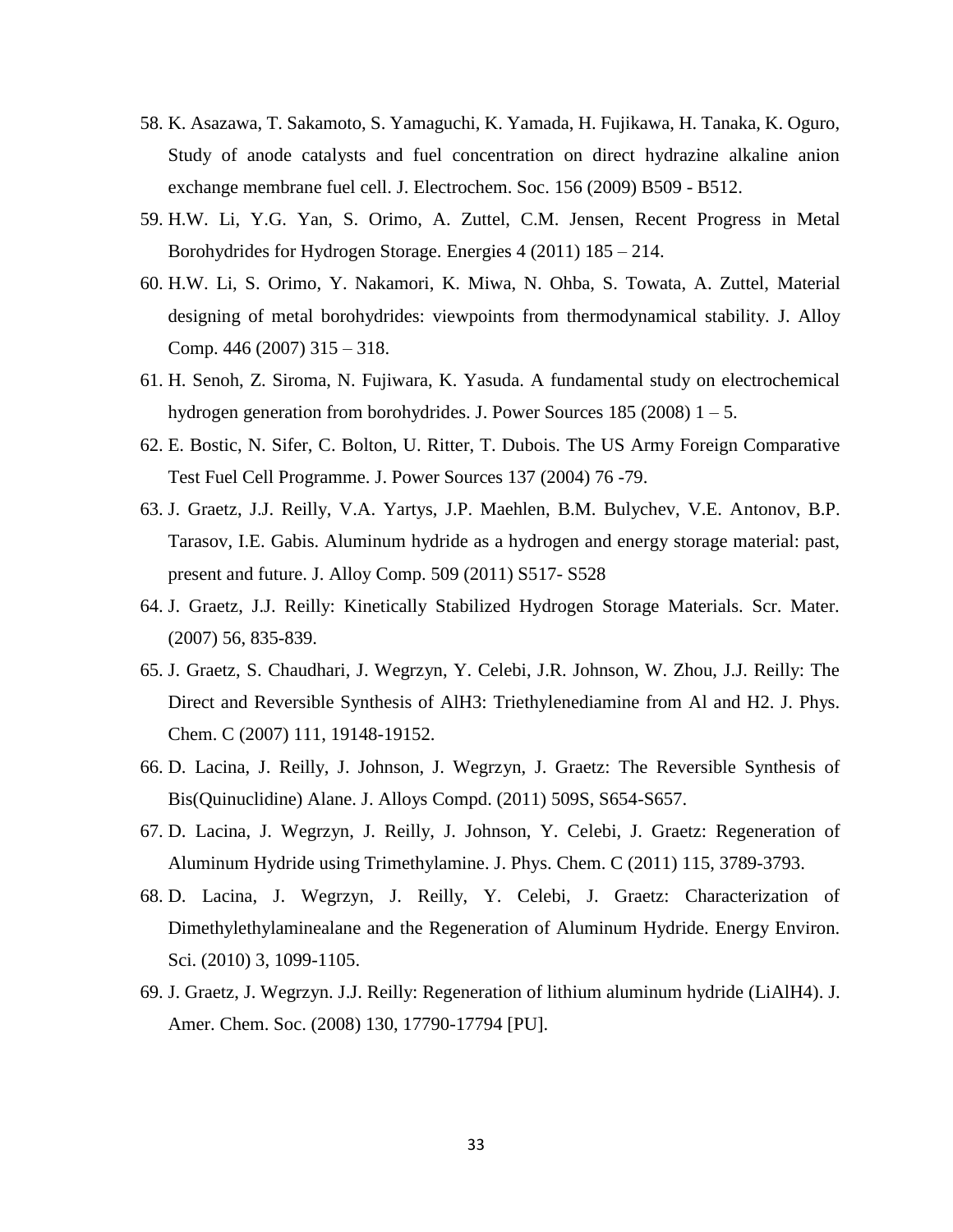- 70. Lim, W., Lee, D., Kim, M., Choe, J., Nam, S., Lee, G. D., 2015. Composite structures for Proton Exchange Membrane fuel cells (PEMFC) and Energy Storage Systems (ESSs). Composite structures volume 134 pages 927 – 949.
- 71. James, B.D., Kalinoski, J., Baum, K., 2011. Manufacturing cost analysis of fuel cell systems. In: Proc DOE Hydrogen and Fuel Cells Annual Merit Review, Washington, DC.
- 72. Zhang, J., 2008. PEM fuel cell electrocatalysis. [http://www.scitopics.com/PEM\\_fuel\\_cell\\_electrocatalysis.html](http://www.scitopics.com/PEM_fuel_cell_electrocatalysis.html) (Accessed: 13/09/2015)
- 73. Shaw, L., Pratt, J., Klebanoff, L., Johnson, T., Arienti, M., Moreno, M., 2013. Analysis of H2 storage needs for early market "man-portable" fuel cell applications. Int. J. Hydrogen Res. 38, 2810–2823.
- 74. Cottrell, C.A., Grasman, S.E., Thomas, M., Martin, K.B., Sheffield, J.W., 2011. Strategies for stationary and portable fuel cell markets. Int. J. Hydrogen Energ. 36, 7969–7975.
- 75. Pollet, B.G., Staffell, I., Shang, J.L., 2012. Current status of hybrid, battery and fuel cell electric vehicles: from electrochemistry to market prospects. Electrochim. Acta 84, 235– 249.
- 76. Dutta, K., Kumar, P., Das, S., Kundu, P.P., 2014b. Utilization of conducting polymers in fabricating polymer electrolyte membranes for application in direct methanol fuel cells. Polym. Rev. 54, 1–32.
- 77. Dutta, K., Das, S., Kumar, P., Kundu, P.P., 2014c. Polymer electrolyte membrane with high selectivity ratio for direct methanol fuel cells: a preliminary study based on blends of partially sulfonated polymers polyaniline and PVdF-co-HFP. Appl. Energy 118, 183–191.
- 78. Dutta, K., Das, S., Kumar, P., Kundu, P.P., 2014d. Low methanol permeable and highly selective membranes composed of pure and/or partially sulfonated  $PVdF - co - HFP.$ Appl. Energy 118, 183 – 191.
- 79. Dutta, K., Das, S., Kundu, P.P., 2015a. Partially sulfonated polyaniline induced high ionexchange capacity and selectivity of Nafion membrane for application in direct methanol fuel cells. J. Membr. Sci. 473, 94–101.
- 80. Dutta, K., Das, S., Rana, D., Kundu, P.P., 2015b. Enhancements of catalyst distribution and functioning upon utilization of conducting polymers as supporting matrices in DMFCs: a review. Polym. Rev. 55, 1–56.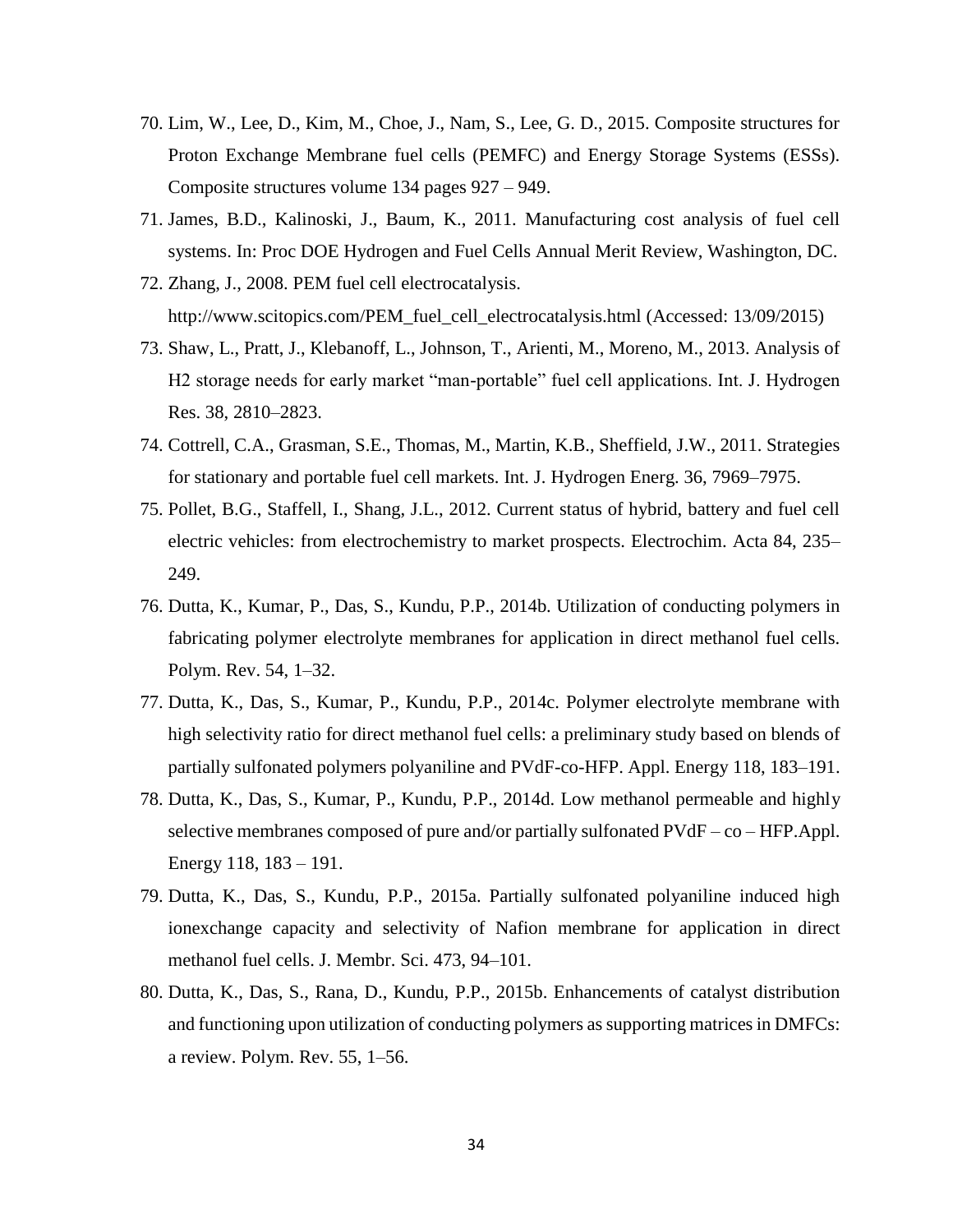- 81. Das, S., Kumar, P., Dutta, K., Kundu, P.P., 2014. Partial sulfonation of PVdF-co-HFP: a preliminary study and characterization for application in direct methanol fuel cell. Appl. Energy 113, 169–177.
- 82. Kumar, P., Dutta, K., Das, S., Kundu, P.P., 2014. Membrane prepared by incorporation of crosslinked sulfonated polystyrene in the blend of PVdF-co-HFP/Nafion: a preliminary evaluation for application in DMFC. Appl. Energy 123, 66–74.
- 83. Zhang, H., Shen, P.K., 2012. Recent development of polymer electrolyte membranes for fuel cells. Chem. Rev. 112, 2780–2832.
- 84. Moreno, F.J., Guelbenzu, G., Folgado, M.A., Aparicio, F.P., Chaparro, A.M., 2013. A portable system powered with hydrogen and one single air – breathing PEM fuel cell. CIEMAT, Department of Energy, Avda. Complutense, 40, 28040 madrid spain.
- 85. Wall street journal 19th Feb 2014.
- 86. Fuel cell energy Q2 report; 2013.
- 87. Panasonic press release; Jan 2013.
- 88. Toshiba press release; Jan 2012.
- 89. FC Expo 2013 Presentation by METI.
- 90. Micro-CHP Fuel Cell System Targets. DoE hydrogen and fuel cell progress report; Oct 2011.
- 91. FCH JU. Revised multi-annual implementation plan; 2012.
- 92. Ceramic fuel cells press release; 2012.
- 93. Fuel cell today; 2013
- 94. City of Nagoya; 2013.
- 95. Reported at the Piero Lunhgi Conference Rome December 2013; also KPMG Global Energy and Natural Resources country site.
- 96. UK H2 mobility phase 1 results April 2013.
- 97. Land securities development at Fenchurch Street, London and Crown estates development at Regent street, London.
- 98. Reported at the SHFCA Edinburgh Conference for Stationary Fuel Cells November 2013.
- 99. US DoE. Energy efficiency and renewable energy case study. First National Bank of Omaha.